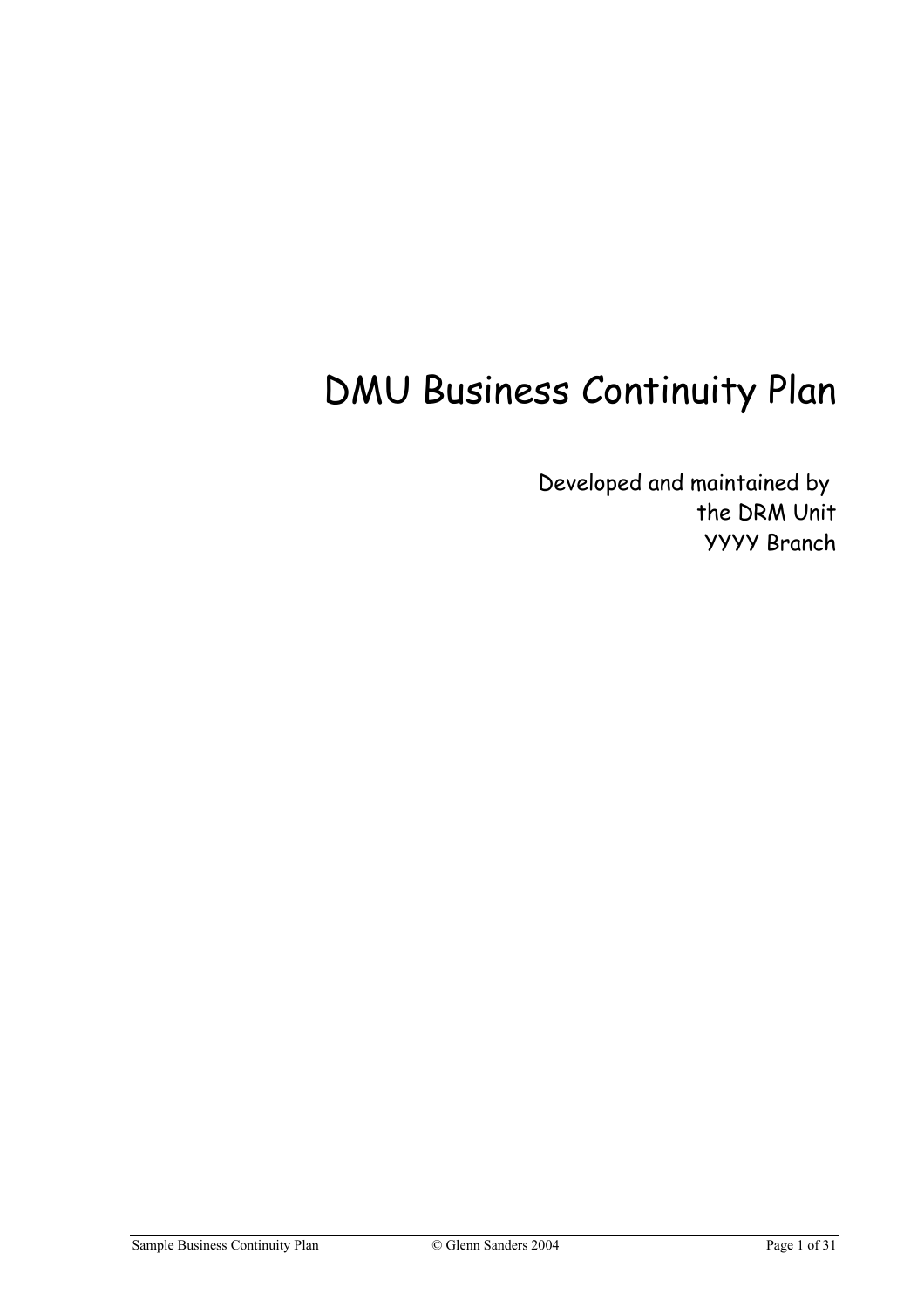## **Document Approval**

#### **This document has been endorsed and approved for use by:**

Glenn Sanders Document Manager

#### **Document Version Control**

| <b>Document Name:</b>   | DMU Business Continuity Plan          |  |
|-------------------------|---------------------------------------|--|
| <b>Document Status:</b> | Draft                                 |  |
| <b>Version Number:</b>  | 2.3                                   |  |
| Date:                   | 30 Oct 2002                           |  |
| Author:                 | Glenn Sanders                         |  |
| <b>Authorised By:</b>   | Glenn Sanders                         |  |
| Distribution:           | All DMU staff, CS Manager, IT Manager |  |

#### **Change History**

| Version             | <b>Issue Date</b>              | Author    | <b>Reason for Change</b>                                               |
|---------------------|--------------------------------|-----------|------------------------------------------------------------------------|
| draft 1             | 2000                           | G Sanders | First draft                                                            |
| draff 2.0           | 30 July 2002                   | G Sanders | reinvigoration                                                         |
| $draff 2.1-$<br>2.5 | $30 \text{ Aug} - 9$<br>Dec 02 | G Sanders | added probability and impact, more details, generalised<br>some issues |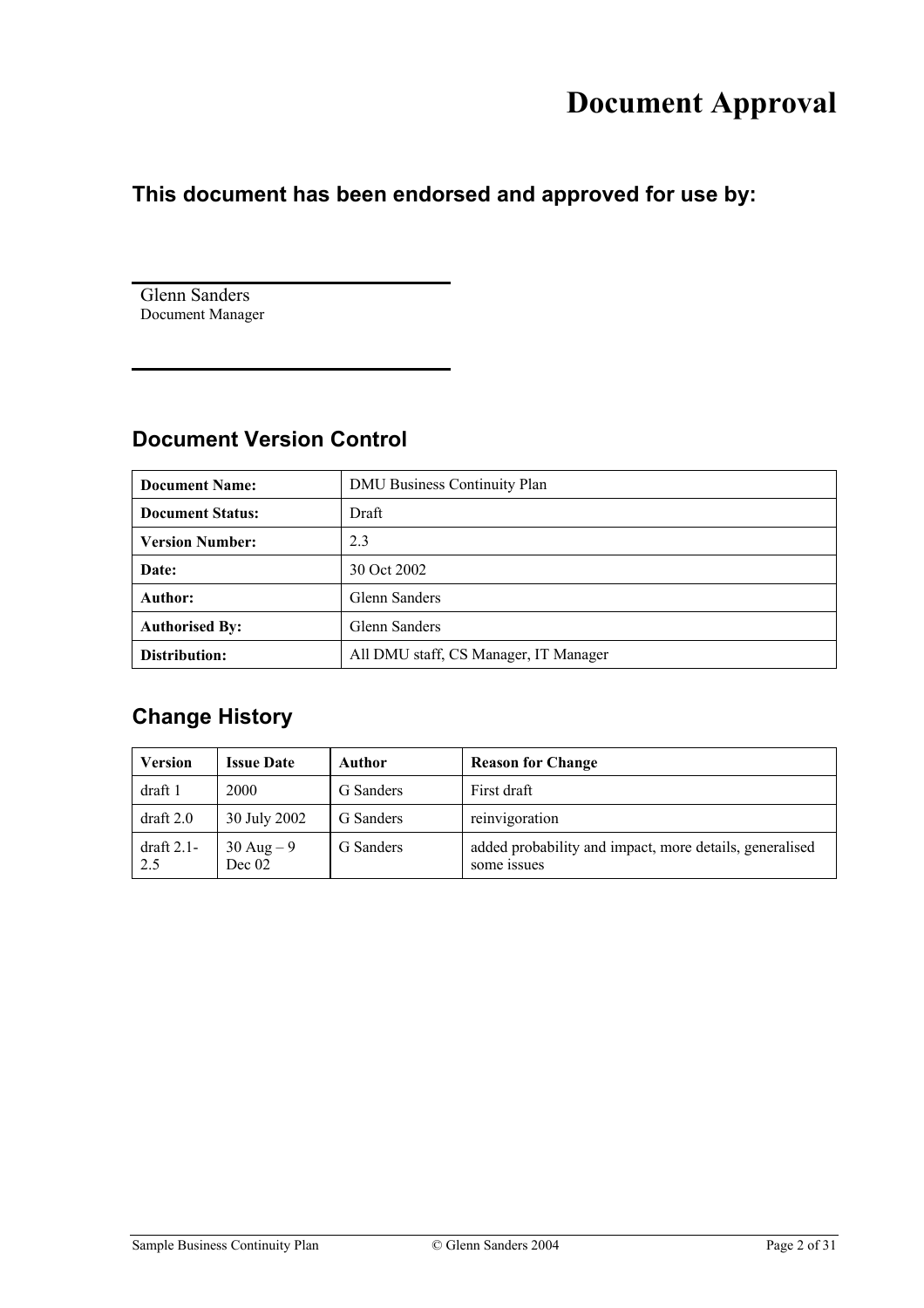## **Contents**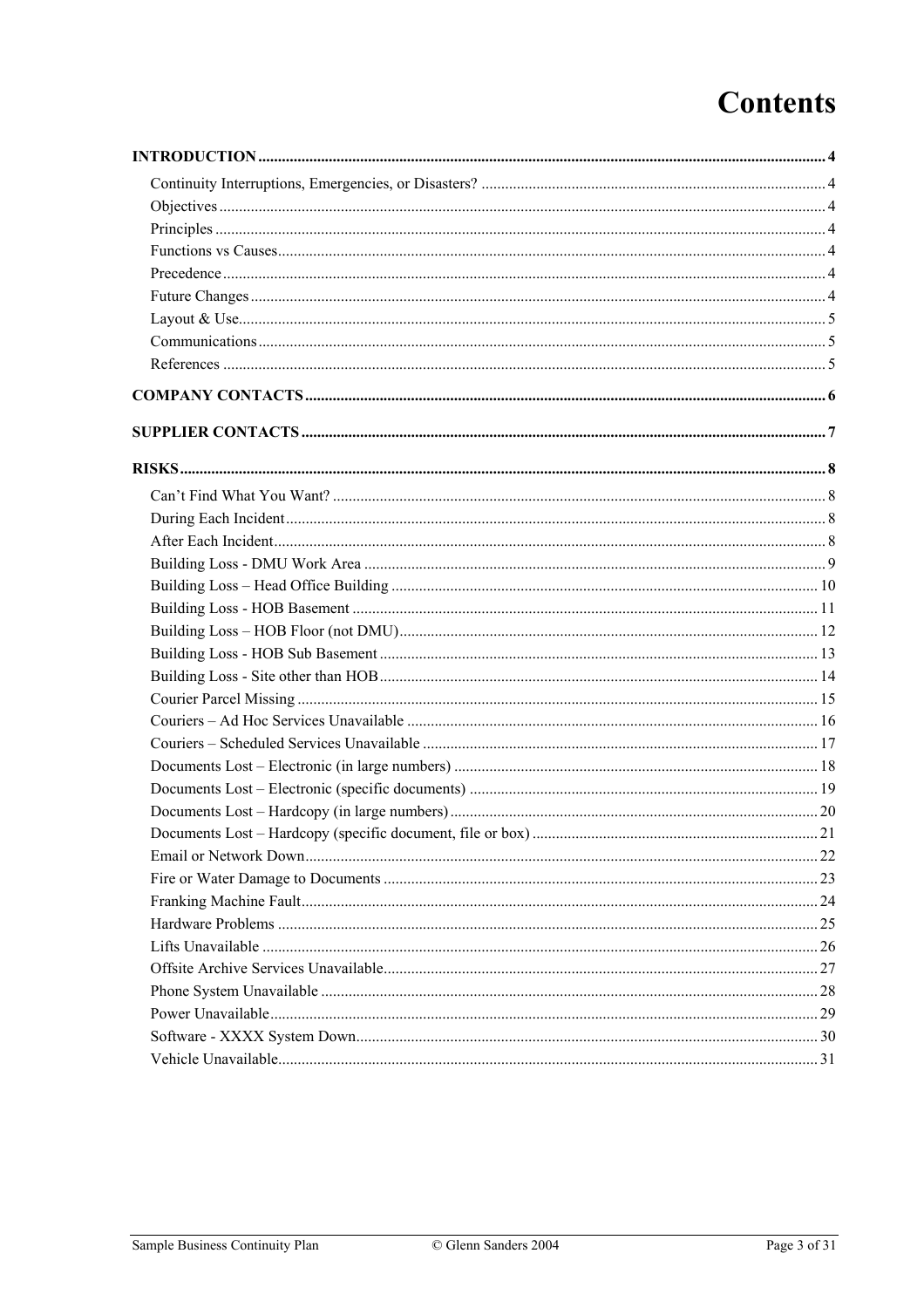## <span id="page-3-0"></span>**Introduction**

#### <span id="page-3-1"></span>**Continuity Interruptions, Emergencies, or Disasters?**

Many organisations have *Disaster Recovery Plans*. We prefer the term *Business Continuity Plan* because it includes not only major disasters (eg total loss of a building) but also routine interruptions to service (the computers are down for half an hour). It puts disaster planning in perspective and makes it more likely that disasters will be handled smoothly.

#### <span id="page-3-2"></span>**Objectives**

The objectives of this plan are:

- To ensure that maximum possible service levels are maintained
- To ensure that we recover from interruptions as quickly as possible
- To minimise the likelihood and impact (risk) of interruptions

#### <span id="page-3-3"></span>**Principles**

The principles behind this plan are:

- Disaster Recovery is just part of Business Continuity
- Risks are assessed for both probability and business impact
- Business continuity plans must be reasonable, practical and achievable

In other words, we are not planning for *every* possibility. Diminishing returns affect the benefits of planning for extreme cases.

#### <span id="page-3-4"></span>**Functions vs Causes**

We have developed this plan by analysing *what* is being interrupted, rather than *why*. For example, the Head Office building may be unavailable for many reasons – but in terms of its impact on the operations and services of the DMU, it matters not whether the cause is a contaminated aircon unit, a strike by security staff or a major traffic accident (or worse). Obviously the organisation will manage each incident differently, depending in some cases on the cause, but for our more specific purposes, the building is simply unavailable.

#### <span id="page-3-5"></span>**Precedence**

*The Company's general, security and IT procedures override these instructions if there are any conflicts.*

#### <span id="page-3-6"></span>**Future Changes**

These plans will change in response to new business and client needs and new technology. Please refer all requests for changes to the DMU.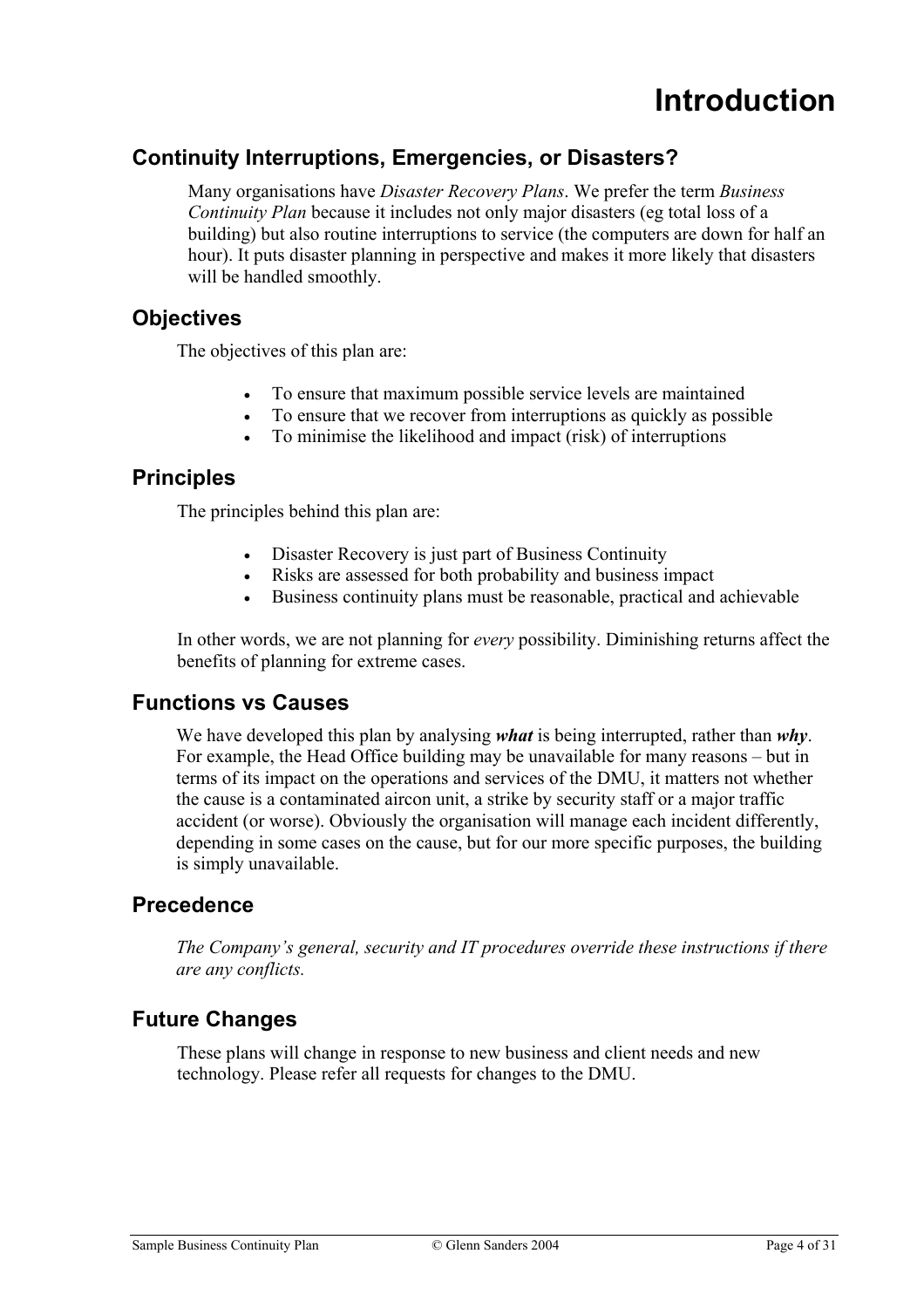#### <span id="page-4-0"></span>**Layout & Use**

This document is designed to be published on our Intranet or on paper, and so that it is easy to add new sections and to extract subsets. Where possible, topics are not longer than one page. In the printed version, topics are arranged alphabetically. For each Risk we set out:

- *Likely Scenario* the most likely reasons for problems to occur
- *Probability* the likelihood of the risk occurring (high, medium, low)
- *Impact* will the impact on our business be high, medium or low?
- *Functions Affected* what document-related functions the problem impacts
- *Action* what to do when the interruption occurs
- *Responsibilities* who takes what actions
- *Mitigation* what are the DMU doing to minimise the risk before it happens
- *Constraints* the practicalities of dealing with the risk
- *Resources* the implications for costs, staffing, facilities etc

#### <span id="page-4-1"></span>**Communications**

Whenever we say *contact or advise Business Units*, the DMU will usually do this by broadcast email, or by email or phone to the nominated contact person for affected services in each business unit.

#### <span id="page-4-2"></span>**References**

#### **Guidelines, standards, "how to" information**

- Business Continuity Institute [www.thebci.org](http://www.thebci.org/)
- NSW State Records [www.records.nsw.gov.au](http://www.records.nsw.gov.au/)
- Sanders, Glenn *EDM a risk management perspective* <http://members.ozemail.com.au/`sanders/articles>
- Strohl Systems [www.strohl.com](http://www.strohl.com/)
- TechRepublic [www.techrepublic.com](http://www.techrepublic.com/)

#### **Emergency Management**

- Emergency Management Australia [www.ema.gov.au](http://www.ema.gov.au/)
- US Federal Emergency Management Agency [www.fema.gov](http://www.fema.gov/)

#### **Disaster Recovery Companies (operating in Australia)**

(these companies provide emergency response services eg freeze drying)

- BMS Catastrophe [www.bmscat.com](http://www.bmscat.com/)
- Munters [www.munters.com](http://www.munters.com/)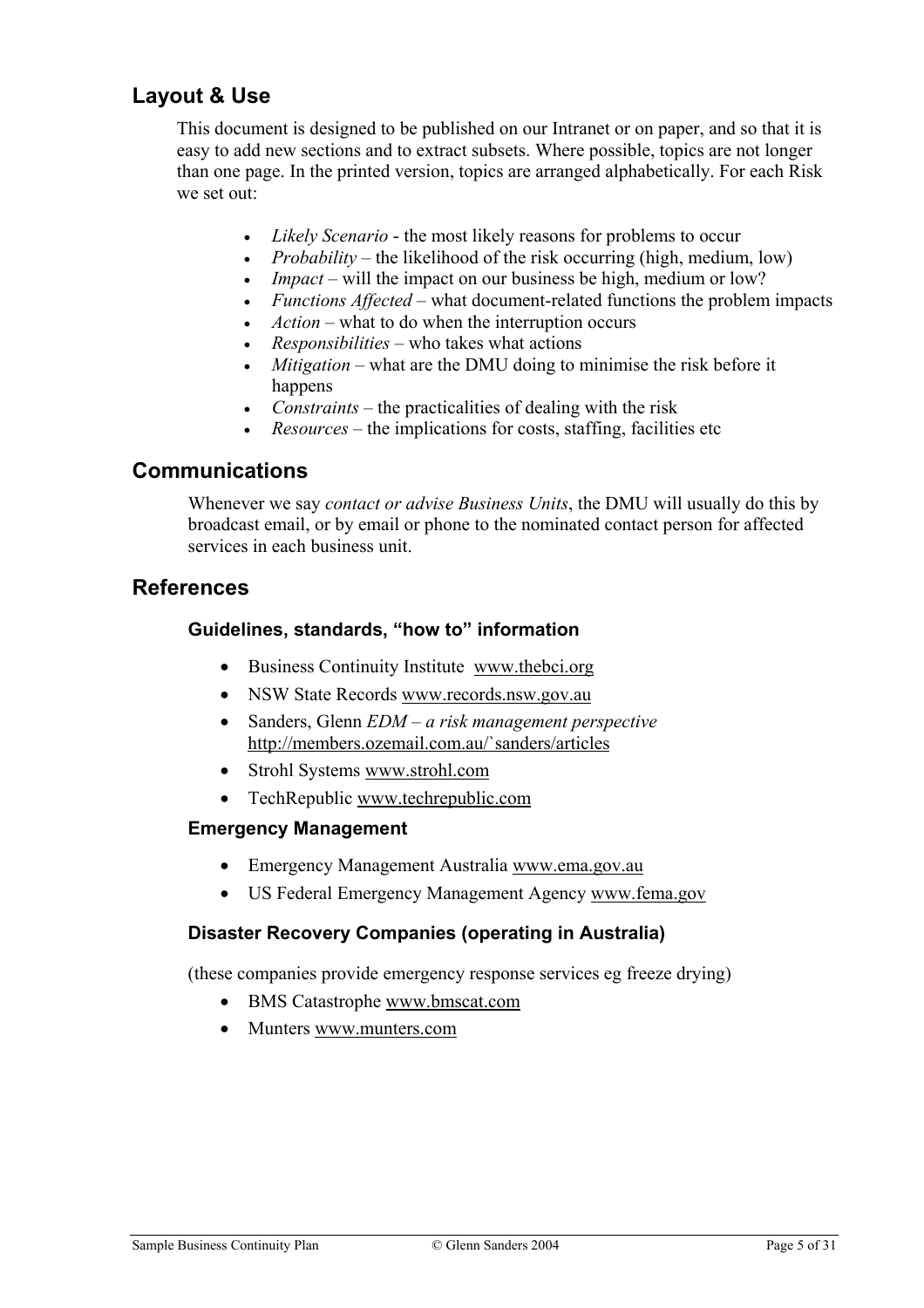## <span id="page-5-0"></span>**Company Contacts**

| Name                     | Contacts | Other Contact details                    |
|--------------------------|----------|------------------------------------------|
|                          |          |                                          |
|                          |          |                                          |
|                          |          |                                          |
| <b>DMU</b>               | ext xxxx | email to 'Document Management'           |
|                          |          | mob xxxxxxxxx                            |
|                          |          |                                          |
| IT Help Desk             | ext xxxx | email "Help Desk"                        |
|                          |          |                                          |
|                          |          |                                          |
|                          |          |                                          |
|                          |          |                                          |
|                          |          |                                          |
|                          |          |                                          |
| Sanders, Glenn (Document | ext xxxx | Home 02 9918 7300                        |
| Manager)                 |          | mob 0407 187 333, sanders@ozemail.com.au |
|                          |          |                                          |
| Security Hotline         | ext xxxx | email 'security operations'              |
|                          |          |                                          |
|                          |          |                                          |
|                          |          |                                          |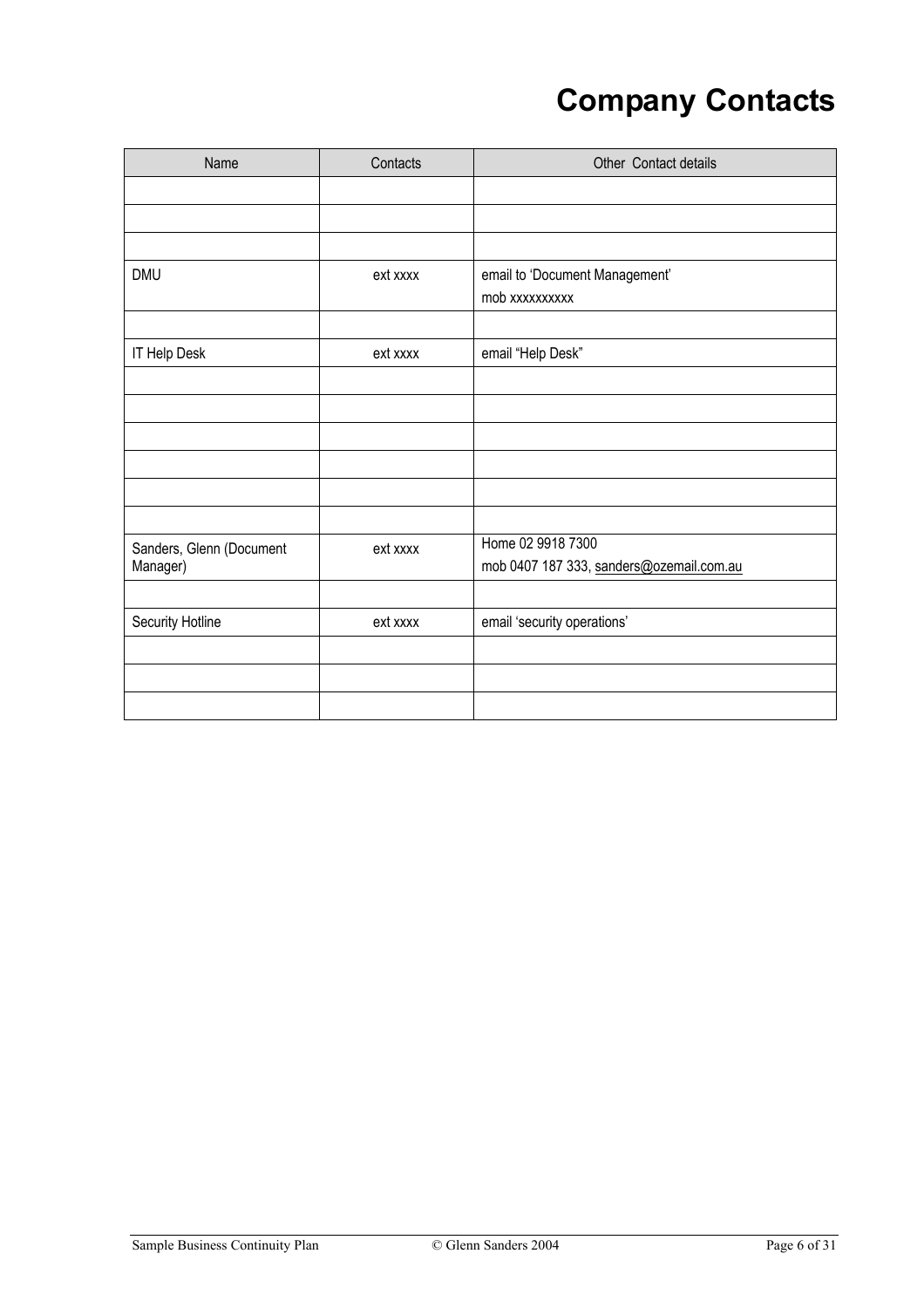## <span id="page-6-0"></span>**Supplier Contacts**

| Company                                         | Address | Contact, Notes | <b>Numbers</b> |
|-------------------------------------------------|---------|----------------|----------------|
| Couriers (scheduled<br>runs)                    |         |                |                |
| Archive storage                                 |         |                |                |
| Australia Post                                  |         |                |                |
|                                                 |         |                |                |
|                                                 |         |                |                |
| disaster recovery,<br>freeze drying etc         |         |                |                |
| microfilm printer,<br>scanner                   |         |                |                |
| Ad hoc couriers                                 |         |                |                |
| scanner                                         |         |                |                |
| <b>DRM Software</b>                             |         |                |                |
|                                                 |         |                |                |
|                                                 |         |                |                |
|                                                 |         |                |                |
|                                                 |         |                |                |
| scanning bureau                                 |         |                |                |
| shredder                                        |         |                |                |
| disaster recovery,<br>drying etc                |         |                |                |
| franking machine, letter<br>opener, fax machine |         |                |                |
| file jackets                                    |         |                |                |
| etc etc                                         |         |                |                |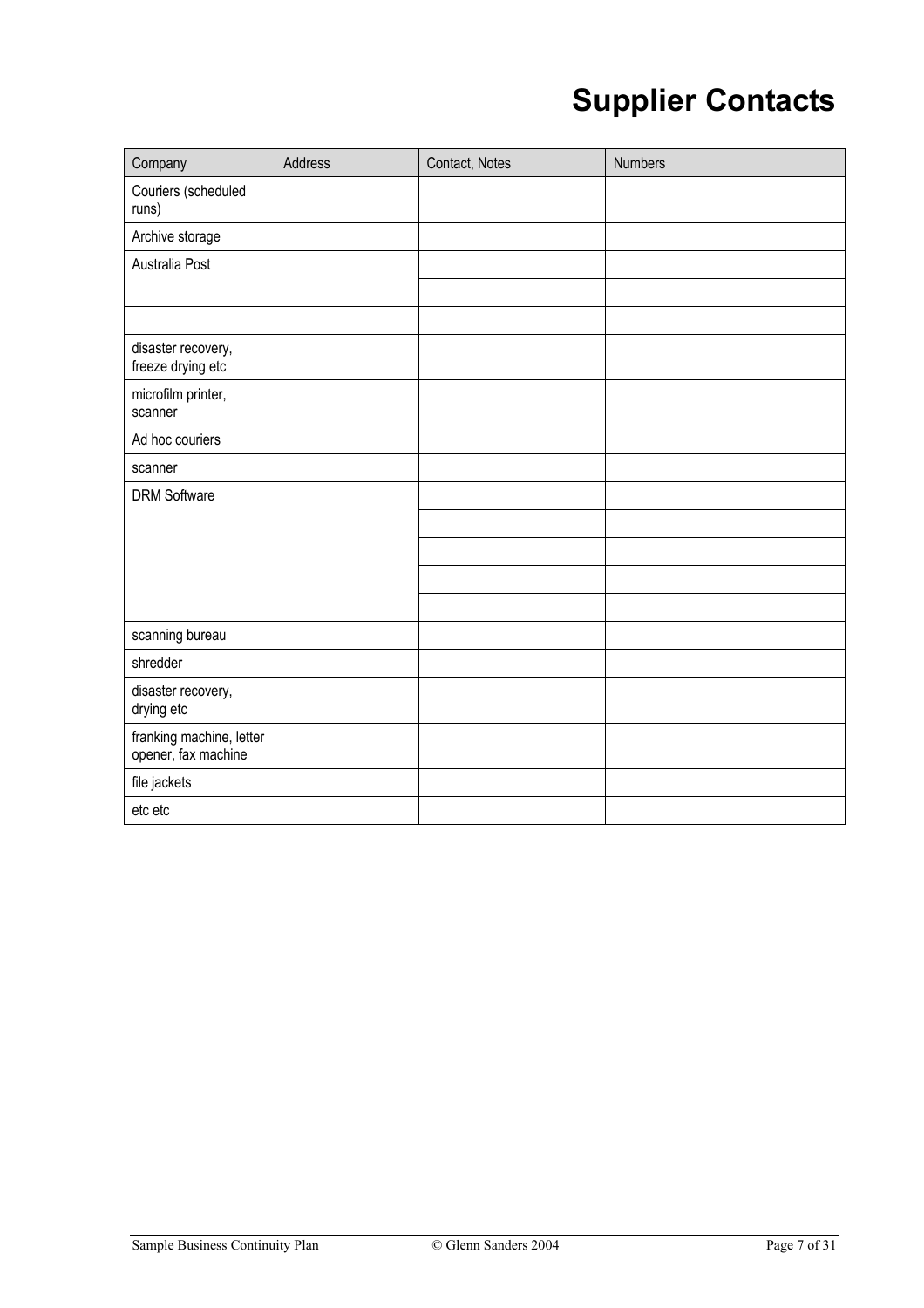### <span id="page-7-0"></span>**Risks**

#### <span id="page-7-1"></span>**Can't Find What You Want?**

If you cannot find a risk that exactly matches the incident you are managing, look for a similar risk and use that as a model. For example, if you are using MS Access, and it crashes, you could follow the instructions for *[Software - XXXX System Down.](#page-29-0)*

#### <span id="page-7-2"></span>**During Each Incident**

At all stages keep any affected business unit or person closely advised of progress – even negative progress. This is especially important for missing documents or parcels.

Do not hesitate to advise the Manager, Corporate Services of the incident and of progress.

**If any incident could possibly involve the press or public, immediately contact Fred Bloggs x 123456 or Harry Peck x 654321 so that they can brief Management if required.**

#### <span id="page-7-3"></span>**After Each Incident**

After every incident, a standard set of tasks must be done. These have not been repeated under each risk, but they must still be done:

- Return all operations and services to their original form
- Contact all affected business units and suppliers, to advise them that the incident is over and things are back to normal
- **Thank everyone** involved, preferably by personal phone call or email
- Review the way we managed the incident, and consider if we need to change anything – if so, change it in this document too.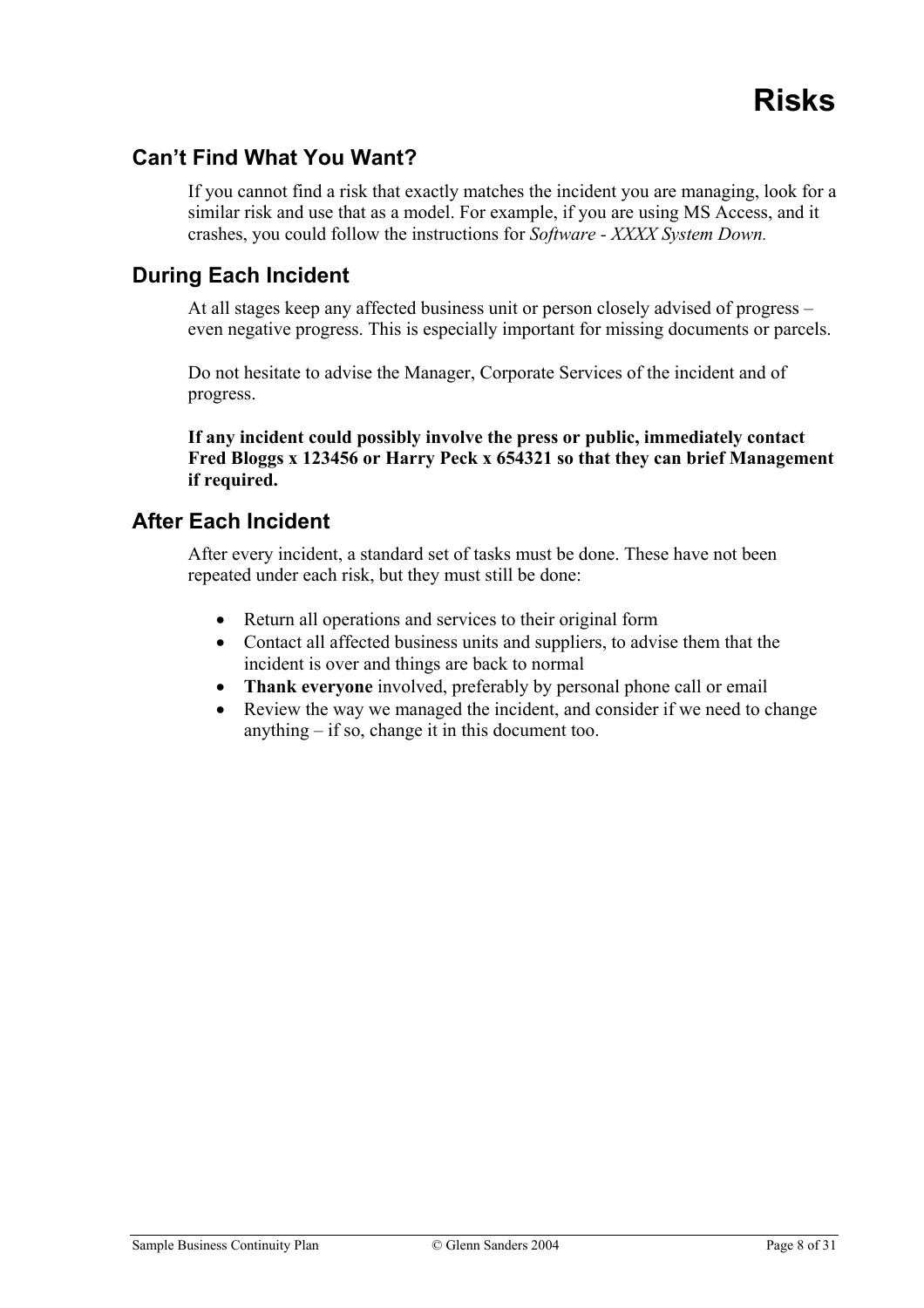<span id="page-8-0"></span>

| <b>Risk</b>                         | <b>Building Loss - DMU Work Area</b>                                                                  |
|-------------------------------------|-------------------------------------------------------------------------------------------------------|
| <b>Probability</b>                  | low                                                                                                   |
| <b>Impact</b>                       | high                                                                                                  |
| <b>Likely Scenario</b>              | Fire; bomb threat                                                                                     |
| <b>Functions</b><br><b>Affected</b> | All                                                                                                   |
| <b>Action</b>                       | Move DMU service operations and one or two staff to Basement Holding Room (or any<br>available floor) |
|                                     | Advise all business units, and suppliers if affected                                                  |
|                                     | Move other DMU staff anywhere else with phone access and preferably networked PC's.                   |
|                                     | If documents have been destroyed see Paper Documents Lost                                             |
|                                     | If documents have been damaged, see Fire and Water Damage                                             |
| <b>Responsibilities</b>             | Senior DMU staffer                                                                                    |
| <b>Mitigation</b>                   |                                                                                                       |
| <b>Constraints</b>                  | The Company's general emergency procedures override these instructions if there are<br>any conflicts  |
| <b>Resources</b>                    | Phone in basement Holding Room; DMU Laptop with XXXX; global roaming signons;<br>XXXX at other sites  |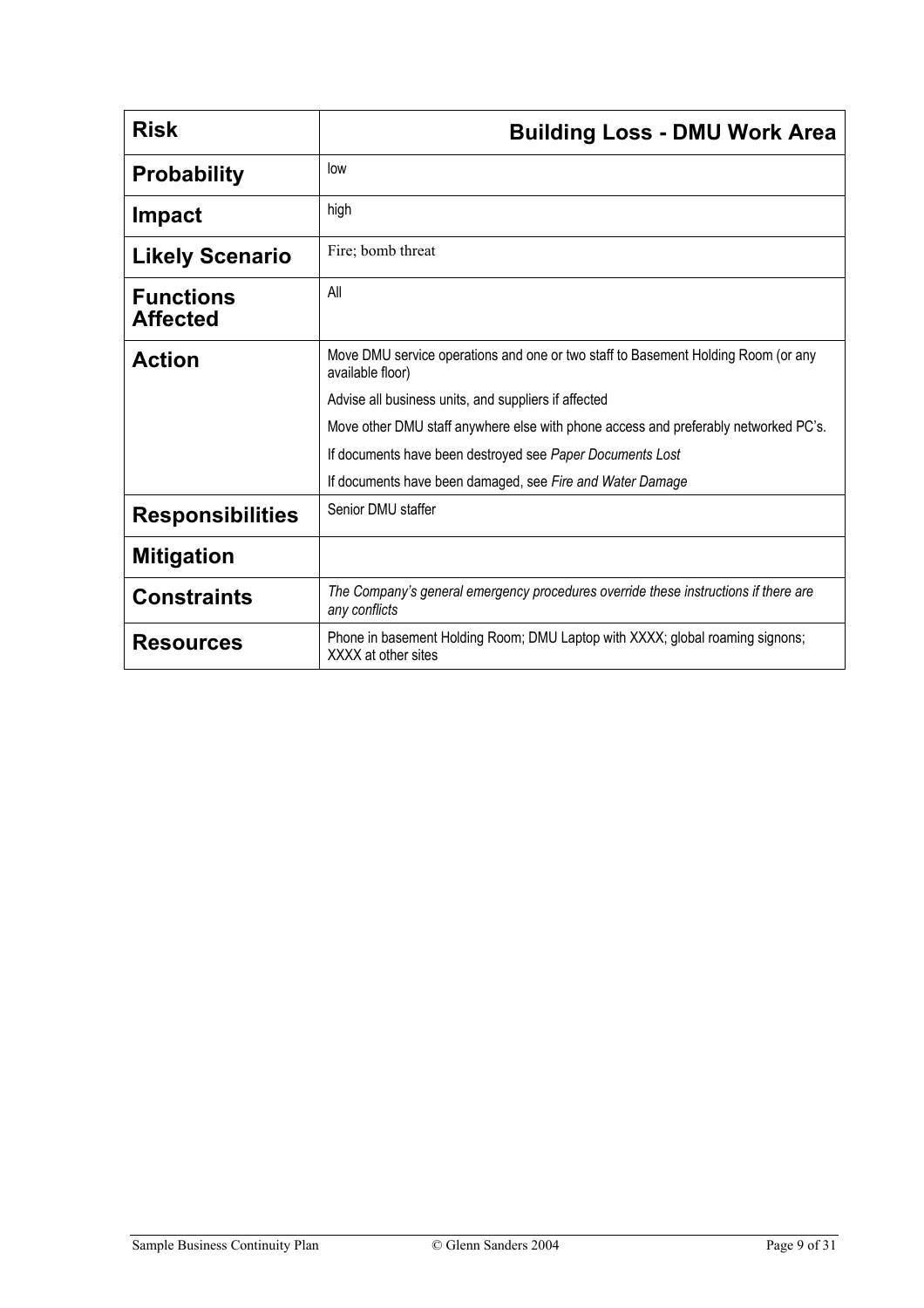<span id="page-9-0"></span>

| <b>Risk</b>                         | <b>Building Loss - Head Office Building</b>                                                                         |
|-------------------------------------|---------------------------------------------------------------------------------------------------------------------|
| <b>Probability</b>                  | low                                                                                                                 |
| <b>Impact</b>                       | high                                                                                                                |
| <b>Likely Scenario</b>              | Fire                                                                                                                |
| <b>Functions</b><br><b>Affected</b> | All                                                                                                                 |
| <b>Action</b>                       | Contact nominated executive to assess damage and availability and timing of alternate<br>locations                  |
|                                     | Contact all DMU staff and suppliers to arrange alternate locations and contact details                              |
|                                     | If documents have been destroyed see the several entries under Documents Lost.                                      |
|                                     | If documents have been damaged, see Fire and Water Damage                                                           |
| <b>Responsibilities</b>             | DMU manager to contact nominated available executive                                                                |
|                                     | DMU Manager to coordinate contacting all DMU staff and suppliers                                                    |
|                                     | DMU staff to contact DMU manager                                                                                    |
|                                     | If DMU manager unavailable, senior DMU staffer deputises                                                            |
| <b>Mitigation</b>                   |                                                                                                                     |
| <b>Constraints</b>                  | The Company's general emergency procedures override these instructions if there are<br>any conflicts                |
| <b>Resources</b>                    | DMU Laptop (if available) with XXXX; global roaming signons; XXXX available at other<br>sites Phones, mobile phones |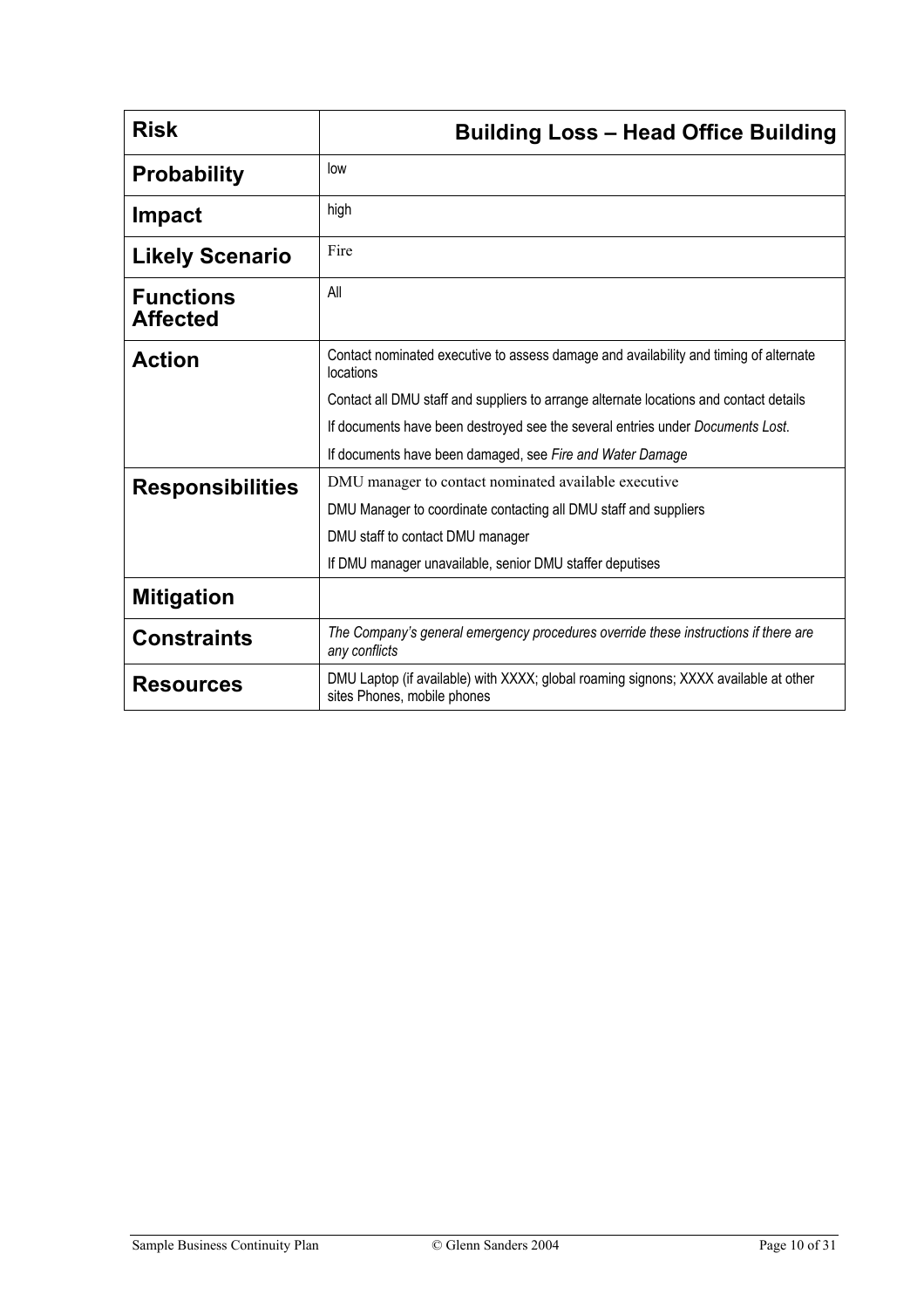<span id="page-10-0"></span>

| <b>Risk</b>                         | <b>Building Loss - HOB Basement</b>                                                                                           |
|-------------------------------------|-------------------------------------------------------------------------------------------------------------------------------|
| <b>Probability</b>                  | low                                                                                                                           |
| <b>Impact</b>                       | medium                                                                                                                        |
| <b>Likely Scenario</b>              | Fire; bomb threat                                                                                                             |
| <b>Functions</b><br><b>Affected</b> | Garage access for Scheduled courier services; offsite storage services                                                        |
| <b>Action</b>                       | Contact courier and storage companies and Reception immediately to arrange deliveries<br>via HOB Reception to DMU on level 14 |
|                                     | Arrange for DMU staff to be present on level 14 when pickups and deliveries expected                                          |
|                                     | If documents have been destroyed see Paper Documents Lost                                                                     |
|                                     | If documents have been damaged, see Fire and Water Damage                                                                     |
| <b>Responsibilities</b>             | Senior DMU staff member present to coordinate and escalate if required                                                        |
| <b>Mitigation</b>                   |                                                                                                                               |
| <b>Constraints</b>                  | The Company's general emergency procedures override these instructions if there are<br>any conflicts                          |
| <b>Resources</b>                    | email, phone                                                                                                                  |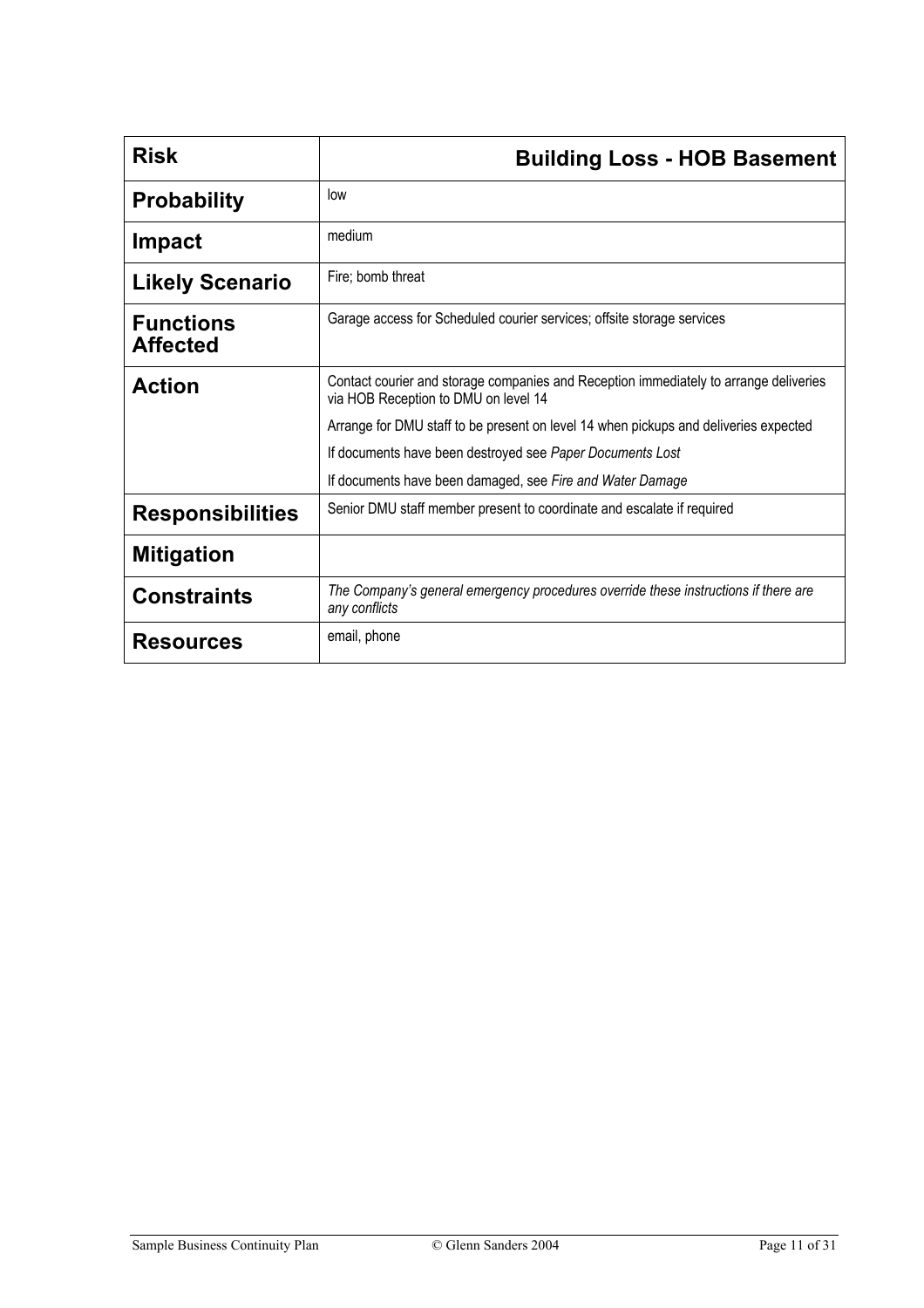<span id="page-11-0"></span>

| <b>Risk</b>                         | <b>Building Loss - HOB Floor (not DMU)</b>                                                                                        |
|-------------------------------------|-----------------------------------------------------------------------------------------------------------------------------------|
| <b>Probability</b>                  | low                                                                                                                               |
| <b>Impact</b>                       | medium                                                                                                                            |
| <b>Likely Scenario</b>              | Fire; bomb threat                                                                                                                 |
| <b>Functions</b><br><b>Affected</b> | Pickups and deliveries to that floor; files and documents may be destroyed                                                        |
| <b>Action</b>                       | Hold all deliveries; contact nominated executive or business units affected to find out<br>alternative pickup and delivery points |
|                                     | If documents have been destroyed see Paper Documents Lost                                                                         |
|                                     | If documents have been damaged, see Fire and Water Damage                                                                         |
| <b>Responsibilities</b>             | Senior DMU staff member                                                                                                           |
| <b>Mitigation</b>                   |                                                                                                                                   |
| <b>Constraints</b>                  | The Company's general emergency procedures override these instructions if there are<br>any conflicts                              |
| <b>Resources</b>                    | phone, email                                                                                                                      |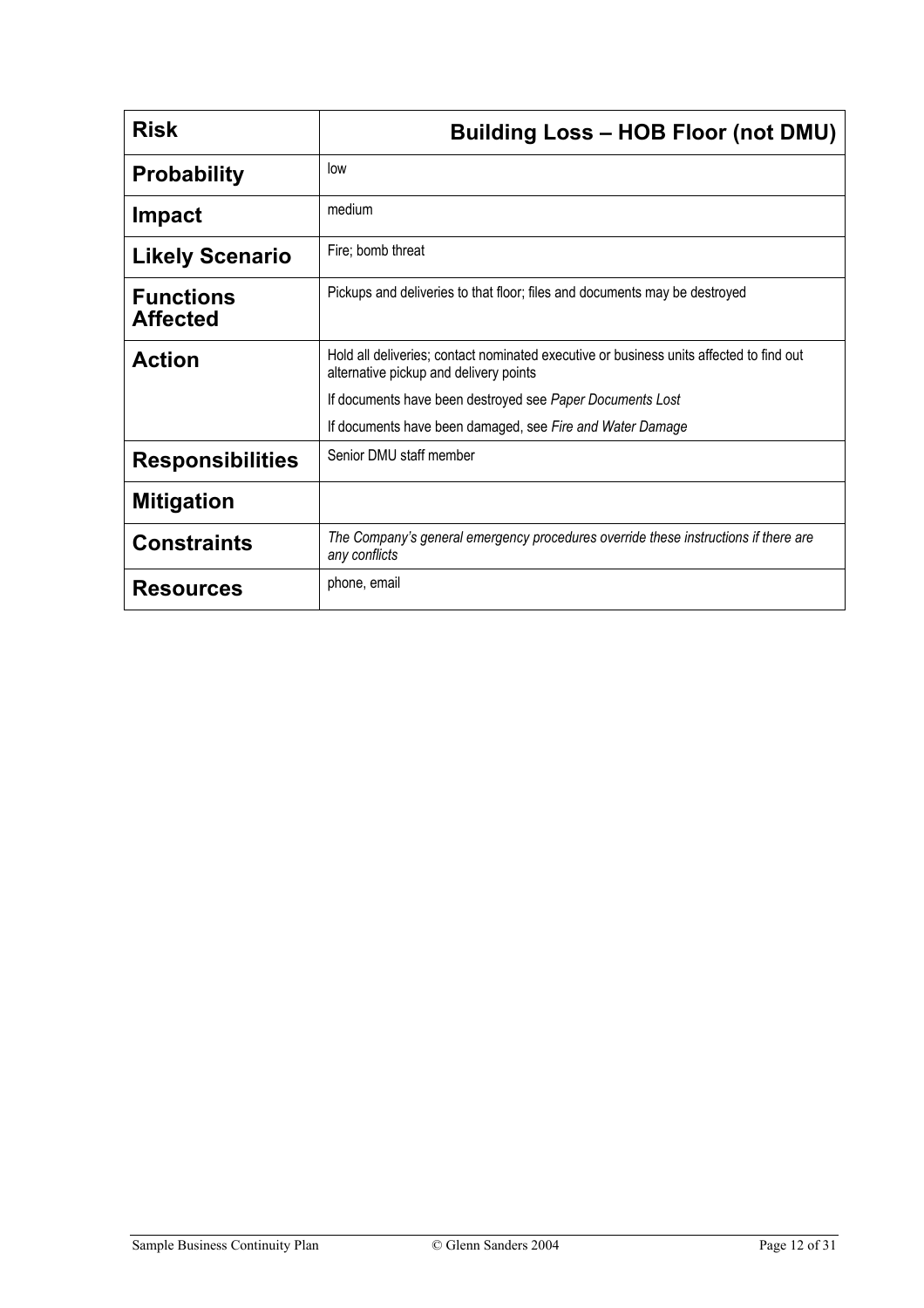<span id="page-12-0"></span>

| <b>Risk</b>                         | <b>Building Loss - HOB Sub Basement</b>                                                                                                                                                                                       |
|-------------------------------------|-------------------------------------------------------------------------------------------------------------------------------------------------------------------------------------------------------------------------------|
| <b>Probability</b>                  | low                                                                                                                                                                                                                           |
| <b>Impact</b>                       | medium                                                                                                                                                                                                                        |
| <b>Likely Scenario</b>              | Fire; bomb threat; water                                                                                                                                                                                                      |
| <b>Functions</b><br><b>Affected</b> | File retrievals; filing                                                                                                                                                                                                       |
| <b>Action</b>                       | Hold all incoming filing in DMU or offsite, store in file number order<br>Advise all business units<br>If documents have been destroyed see Paper Documents Lost<br>If documents have been damaged, see Fire and Water Damage |
| <b>Responsibilities</b>             | Senior DMU staff member present to coordinate and escalate if required                                                                                                                                                        |
| <b>Mitigation</b>                   |                                                                                                                                                                                                                               |
| <b>Constraints</b>                  | The Company's general emergency procedures override these instructions if there are<br>any conflicts                                                                                                                          |
| <b>Resources</b>                    | File storage in DMU or offsite; email; phone                                                                                                                                                                                  |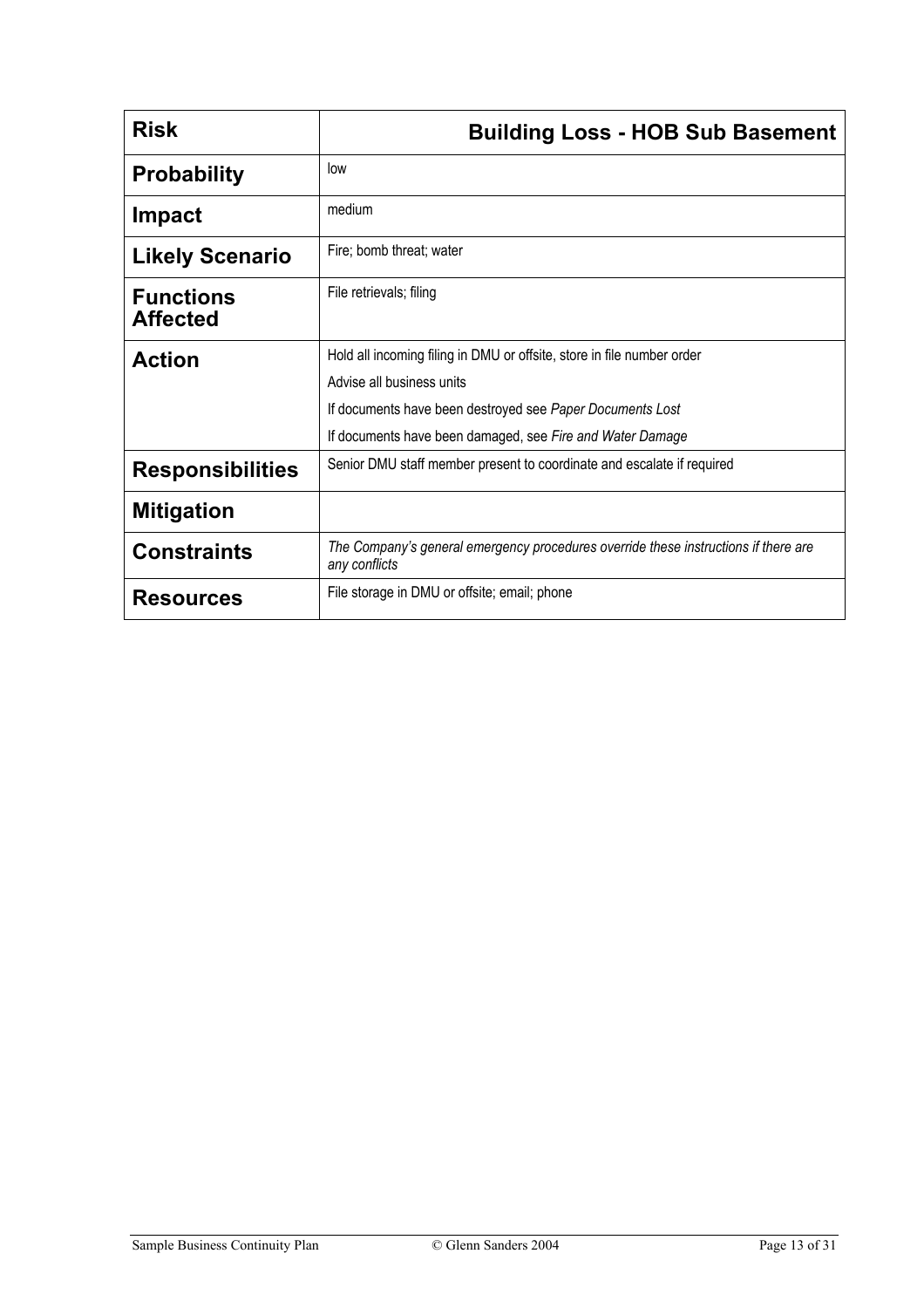<span id="page-13-0"></span>

| <b>Risk</b>                         | <b>Building Loss - Site other than HOB</b>                                                                                                                      |
|-------------------------------------|-----------------------------------------------------------------------------------------------------------------------------------------------------------------|
| <b>Probability</b>                  | low                                                                                                                                                             |
| Impact                              | medium                                                                                                                                                          |
| <b>Likely Scenario</b>              | Fire; bomb threat                                                                                                                                               |
| <b>Functions</b><br><b>Affected</b> | Scheduled courier services; offsite storage services                                                                                                            |
| <b>Action</b>                       | Contact affected business units and couriers and storage companies immediately to<br>arrange alternate pickup and delivery points; hold all parcels etc at HOB. |
|                                     | If documents have been destroyed see Paper Documents Lost                                                                                                       |
|                                     | If documents have been damaged, see Fire and Water Damage                                                                                                       |
| <b>Responsibilities</b>             | Senior DMU staff member present to coordinate and escalate if required                                                                                          |
| <b>Mitigation</b>                   |                                                                                                                                                                 |
| <b>Constraints</b>                  | The Company's general emergency procedures override these instructions if there are<br>any conflicts                                                            |
| <b>Resources</b>                    | email, phone                                                                                                                                                    |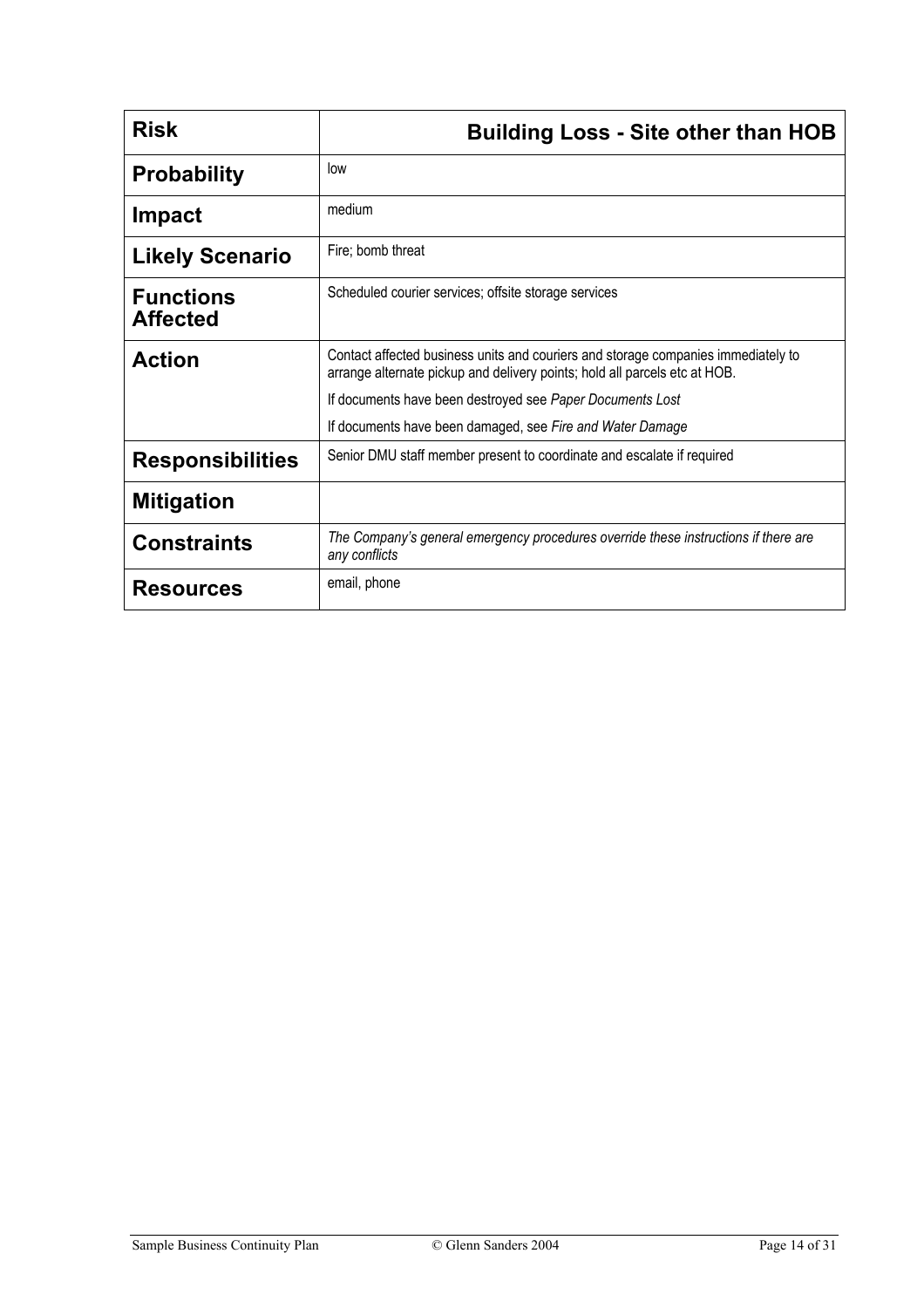<span id="page-14-0"></span>

| <b>Risk</b>                         | <b>Courier Parcel Missing</b>                                                                                                      |
|-------------------------------------|------------------------------------------------------------------------------------------------------------------------------------|
| <b>Probability</b>                  | medium                                                                                                                             |
| <b>Impact</b>                       | varies - can be high                                                                                                               |
| <b>Likely Scenario</b>              | incoming or outgoing parcel reported overdue or missing (Murphy says it will always be an<br>important one that goes astray)       |
| <b>Functions</b><br><b>Affected</b> | incoming or outgoing couriers, ad hoc or scheduled; potentially any business operation                                             |
| <b>Action</b>                       | Contact affected business unit and / or sender to get full description of parcel, delivery<br>method, addressee, times and dates   |
|                                     | Check in DMU, basement Holding (mail) room and elsewhere in Garage area, look in all<br>satchels, empty mailbags and trolleys      |
|                                     | Incoming                                                                                                                           |
|                                     | Check at main reception (ask all staff on duty at likely delivery time) and Tender<br><b>Box</b>                                   |
|                                     | Check all other reception areas                                                                                                    |
|                                     | Check all clearance drop points                                                                                                    |
|                                     | Ask courier company (probably not one of ours)                                                                                     |
|                                     | <b>Outgoing</b>                                                                                                                    |
|                                     | Ask courier company                                                                                                                |
|                                     | Check with Document Coordinators at all likely sites                                                                               |
|                                     | If still not found                                                                                                                 |
|                                     | Put notice on staff bulletin board, consider broadcast email                                                                       |
|                                     | Repeat some of these actions over two or three days if necessary - most parcels turn up<br>the next day at the correct destination |
| <b>Responsibilities</b>             | Senior DMU staff member present to coordinate and escalate if required                                                             |
| <b>Mitigation</b>                   |                                                                                                                                    |
| <b>Constraints</b>                  |                                                                                                                                    |
| <b>Resources</b>                    | email, phone                                                                                                                       |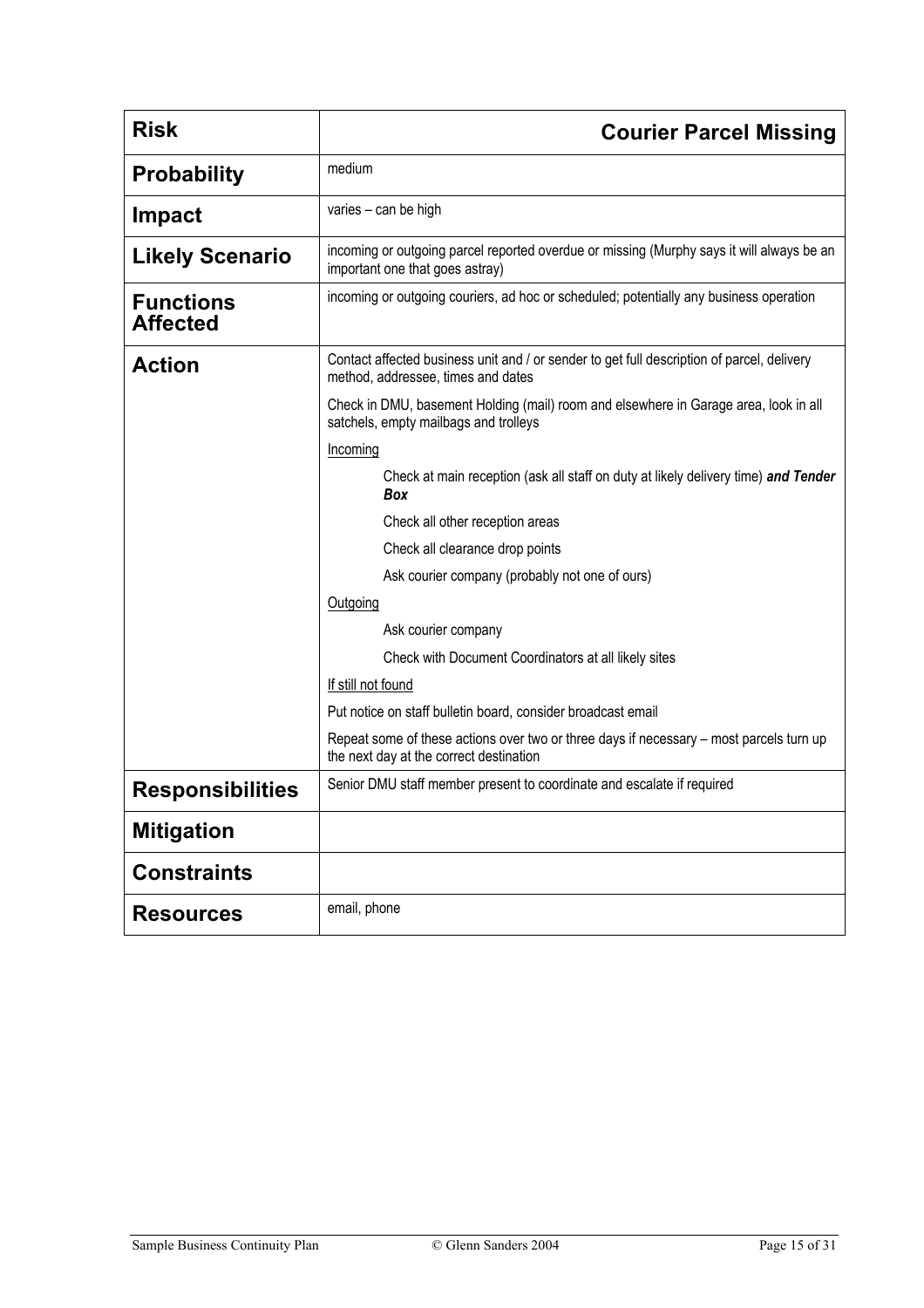<span id="page-15-0"></span>

| <b>Risk</b>                         | <b>Couriers - Ad Hoc Services Unavailable</b>                                                                                                                                                                                |
|-------------------------------------|------------------------------------------------------------------------------------------------------------------------------------------------------------------------------------------------------------------------------|
| <b>Probability</b>                  | low                                                                                                                                                                                                                          |
| <b>Impact</b>                       | medium if longer than half a day                                                                                                                                                                                             |
| <b>Likely Scenario</b>              | courier drivers' strike                                                                                                                                                                                                      |
| <b>Functions</b><br><b>Affected</b> | delivery of courier parcels from The Company's to external parties; any business<br>operation could be affected                                                                                                              |
| <b>Action</b>                       | Advise all business units of problem                                                                                                                                                                                         |
|                                     | Business units can use fax, email, express post or contact the intended recipient to<br>arrange alternative delivery (eg many companies have their own courier contracts and can<br>arrange a pickup from us at our expense) |
| <b>Responsibilities</b>             | Senior DMU staff member present to coordinate and escalate if required                                                                                                                                                       |
| <b>Mitigation</b>                   |                                                                                                                                                                                                                              |
| <b>Constraints</b>                  | Widespread industrial disputes may include other courier companies and express post<br>services.                                                                                                                             |
| <b>Resources</b>                    | email, phone, Aust Post services, other courier companies                                                                                                                                                                    |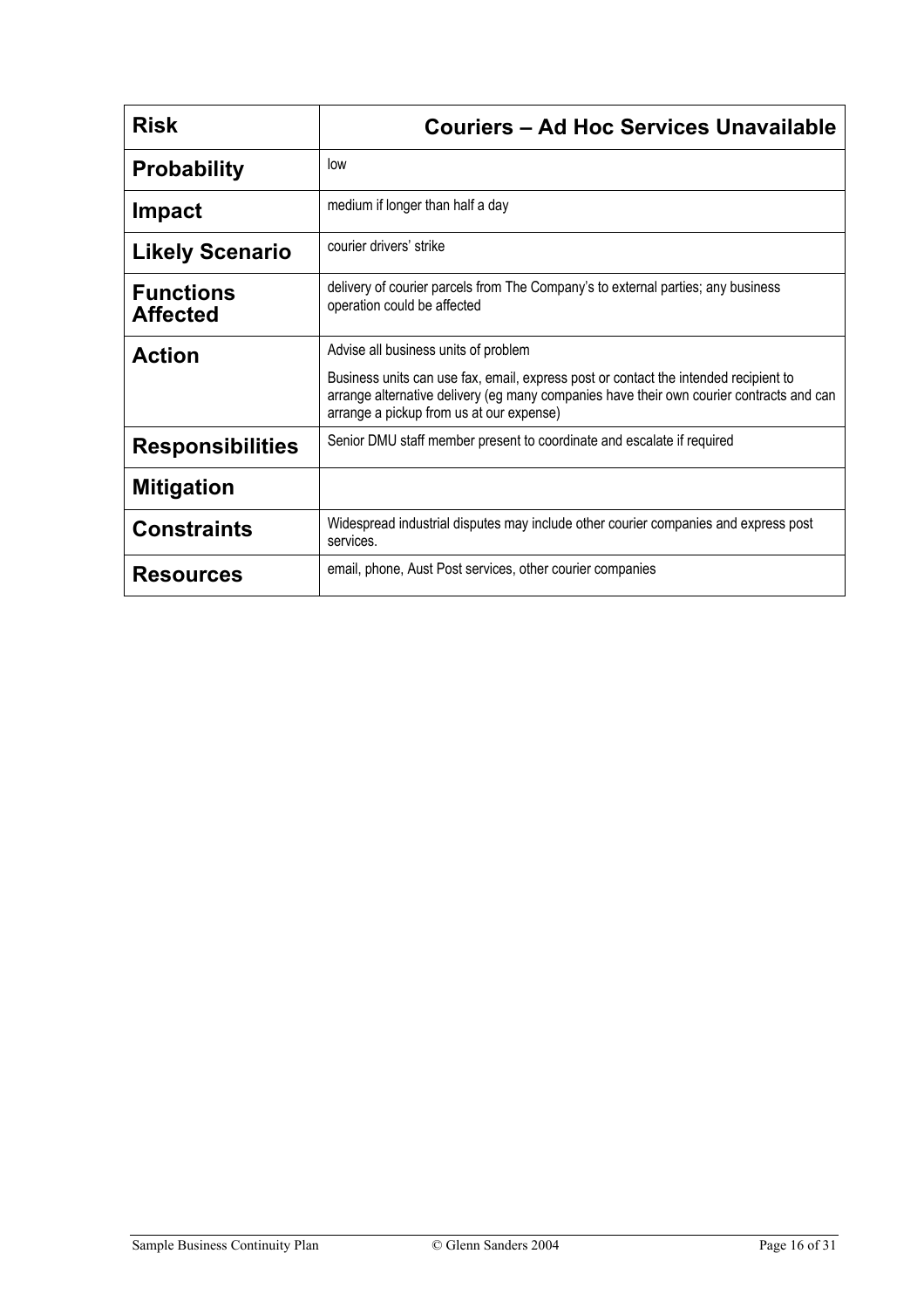<span id="page-16-0"></span>

| <b>Risk</b>                         | <b>Couriers – Scheduled Services Unavailable</b>                                                                      |
|-------------------------------------|-----------------------------------------------------------------------------------------------------------------------|
| <b>Probability</b>                  | low                                                                                                                   |
| Impact                              | medium if longer than half a day                                                                                      |
| <b>Likely Scenario</b>              | courier drivers' strike                                                                                               |
| <b>Functions</b><br><b>Affected</b> | delivery of courier parcels between all The Company's sites                                                           |
| <b>Action</b>                       | Advise all business units of problem                                                                                  |
|                                     | DMU and business units can use fax, email, express post, ad hoc courier services or<br>personal hand to hand delivery |
|                                     | Some The Company's drivers may be able to do some local clearances                                                    |
| <b>Responsibilities</b>             | Senior DMU staff member present to coordinate and escalate if required                                                |
| <b>Mitigation</b>                   | Contract specifies alternate, trained drivers available to cover sickness etc                                         |
| <b>Constraints</b>                  | Widespread industrial disputes may include other courier companies and express post<br>services.                      |
| <b>Resources</b>                    | email, phone                                                                                                          |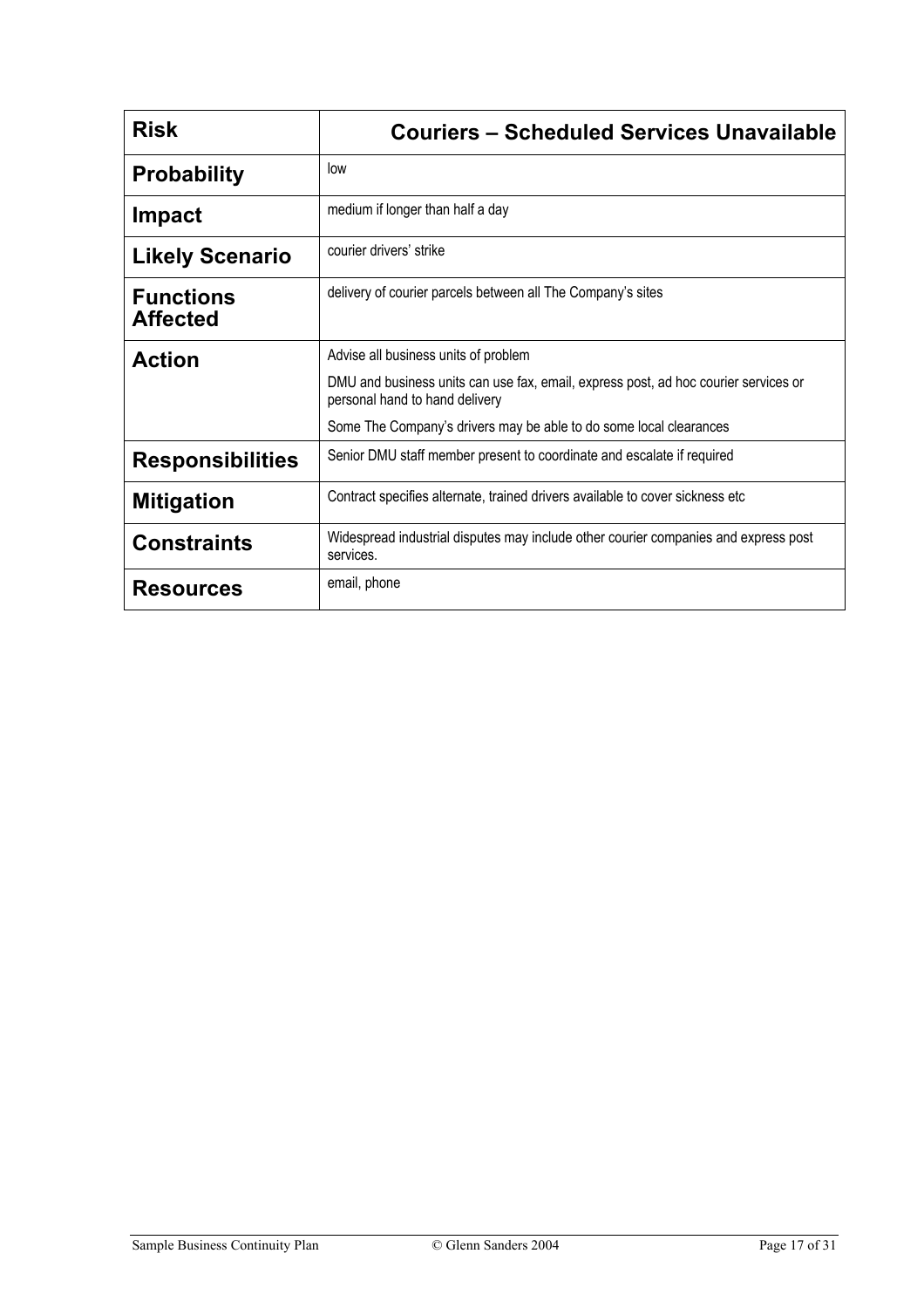<span id="page-17-0"></span>

| <b>Risk</b>                         | Documents Lost - Electronic (in large numbers)                                                                                                                                                                                                                                                                                    |
|-------------------------------------|-----------------------------------------------------------------------------------------------------------------------------------------------------------------------------------------------------------------------------------------------------------------------------------------------------------------------------------|
| <b>Probability</b>                  | low                                                                                                                                                                                                                                                                                                                               |
| <b>Impact</b>                       | high                                                                                                                                                                                                                                                                                                                              |
| <b>Likely Scenario</b>              | Network problem                                                                                                                                                                                                                                                                                                                   |
| <b>Functions</b><br><b>Affected</b> | All electronic and paper-based document related activities                                                                                                                                                                                                                                                                        |
| <b>Action</b>                       | Immediately:                                                                                                                                                                                                                                                                                                                      |
|                                     | contact Help Desk x xxxxx to log problem and establish nature and duration of<br>$\bullet$<br>problem and if necessary request recreation from backup                                                                                                                                                                             |
|                                     | contact our IT&T Business Advocate x xxxxx to ensure problem is treated with<br>$\bullet$<br>urgency                                                                                                                                                                                                                              |
|                                     | advise Manager Corp Services x xxxxx<br>$\bullet$                                                                                                                                                                                                                                                                                 |
|                                     | advise all affected business units                                                                                                                                                                                                                                                                                                |
|                                     | If problem cannot be fixed within one day by recreation from backup, discuss with all<br>stakeholders how to manage current operations and any ad hoc document recreations so<br>that a later full restoration does not make even more problems - involve all stakeholders,<br>particularly IT&T and all affected business units. |
|                                     | If problem cannot be fixed by recreation from backup, investigate ways and need to<br>recreate from paper files, or from individual staff members or suppliers documents etc -<br>involve all stakeholders                                                                                                                        |
| <b>Responsibilities</b>             | Senior DMU staff member present to coordinate and escalate if required                                                                                                                                                                                                                                                            |
| <b>Mitigation</b>                   | IT&T Backup; some documents eg Customer Contracts are scanned to CD, and copies<br>are held by business units and the scanning bureaux                                                                                                                                                                                            |
| <b>Constraints</b>                  | IT&T Backup – it can take time to organise a recovery, and generally this can only be<br>done on the basis of whole directories at a point in time.                                                                                                                                                                               |
| <b>Resources</b>                    | IT&T Backup; CD's                                                                                                                                                                                                                                                                                                                 |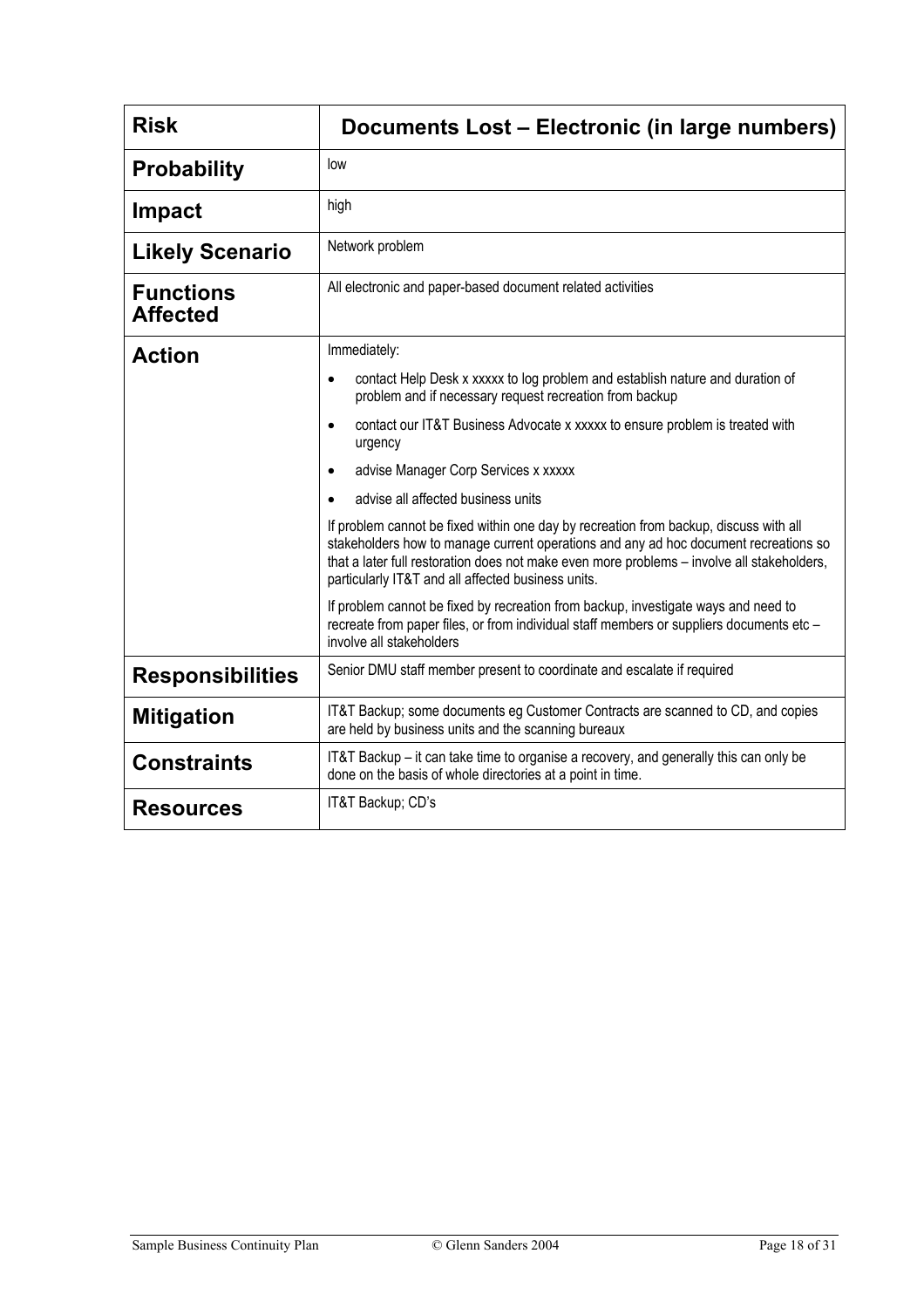<span id="page-18-0"></span>

| <b>Risk</b>                         | <b>Documents Lost - Electronic (specific</b><br>documents)                                                                                                                                                                                                                                                                                                                   |
|-------------------------------------|------------------------------------------------------------------------------------------------------------------------------------------------------------------------------------------------------------------------------------------------------------------------------------------------------------------------------------------------------------------------------|
| <b>Probability</b>                  | low                                                                                                                                                                                                                                                                                                                                                                          |
| <b>Impact</b>                       | varies                                                                                                                                                                                                                                                                                                                                                                       |
| <b>Likely Scenario</b>              | Document accidentally deleted                                                                                                                                                                                                                                                                                                                                                |
| <b>Functions</b><br><b>Affected</b> | All electronic and paper-based document related activities                                                                                                                                                                                                                                                                                                                   |
| <b>Action</b>                       | Immediately:<br>contact Help Desk x xxxxx to log problem and if necessary request recreation from<br>$\bullet$<br>backup<br>advise all affected business units<br>If problem cannot be fixed by recreation from backup, investigate ways and need to<br>recreate from paper files, or from individual staff members or suppliers documents etc -<br>involve all stakeholders |
| <b>Responsibilities</b>             | Senior DMU staff member present to coordinate and escalate if required                                                                                                                                                                                                                                                                                                       |
| <b>Mitigation</b>                   | IT&T Backup; some documents eg Customer Contracts are scanned to CD, and copies<br>are held by business units and the scanning bureaux                                                                                                                                                                                                                                       |
| <b>Constraints</b>                  | IT&T Backup – it can take time to organise a recovery, and generally this can only be<br>done on the basis of whole directories at a point in time.                                                                                                                                                                                                                          |
| <b>Resources</b>                    | IT&T Backup; CD's                                                                                                                                                                                                                                                                                                                                                            |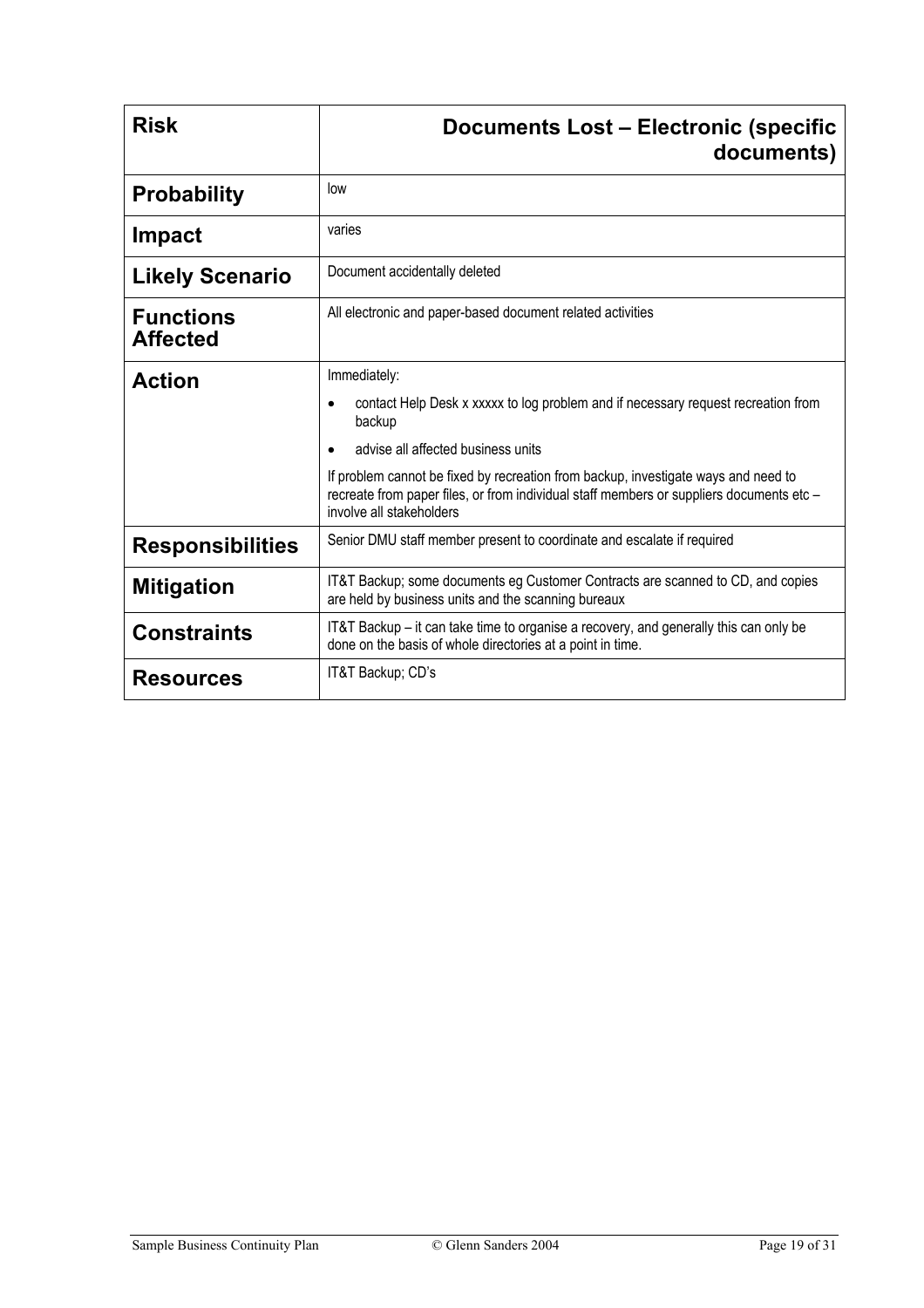<span id="page-19-0"></span>

| <b>Risk</b>                         | Documents Lost – Hardcopy (in large numbers)                                                                                                                                                                                                                                                                               |
|-------------------------------------|----------------------------------------------------------------------------------------------------------------------------------------------------------------------------------------------------------------------------------------------------------------------------------------------------------------------------|
| <b>Probability</b>                  | low                                                                                                                                                                                                                                                                                                                        |
| <b>Impact</b>                       | high                                                                                                                                                                                                                                                                                                                       |
| <b>Likely Scenario</b>              | HOB floor or other The Company's site lost; offsite storage site lost; fire or storm damage                                                                                                                                                                                                                                |
| <b>Functions</b><br><b>Affected</b> | file and document retrievals; all document-based activities                                                                                                                                                                                                                                                                |
| <b>Action</b>                       | Immediately:<br>advise Manager Corp Services<br>٠<br>advise all affected business units and discuss short and long term implications<br>$\bullet$<br>Investigate ways and need to recreate from other paper or electronic files, or from<br>individual staff members or suppliers documents etc - involve all stakeholders |
| <b>Responsibilities</b>             | Senior DMU staff member present to coordinate and escalate if required                                                                                                                                                                                                                                                     |
| <b>Mitigation</b>                   | Some documents eg Customer Contracts are scanned to CD, and copies are held by<br>business units and the scanning bureaux                                                                                                                                                                                                  |
| <b>Constraints</b>                  |                                                                                                                                                                                                                                                                                                                            |
| <b>Resources</b>                    |                                                                                                                                                                                                                                                                                                                            |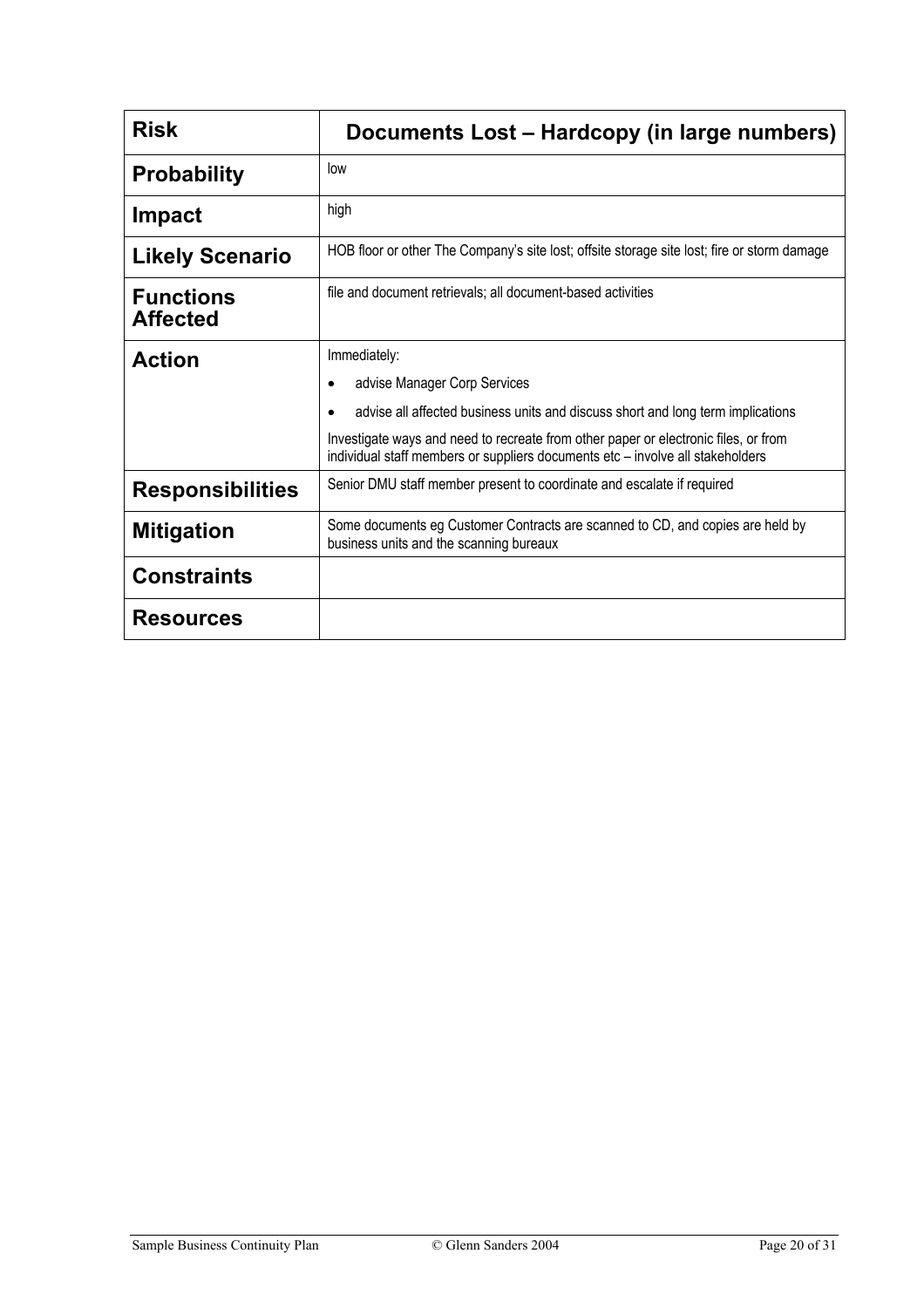<span id="page-20-0"></span>

| <b>Risk</b>                         | Documents Lost - Hardcopy (specific document,<br>file or box)                                                                                                                                                                                                                                                                                                                                                                                                                                                         |
|-------------------------------------|-----------------------------------------------------------------------------------------------------------------------------------------------------------------------------------------------------------------------------------------------------------------------------------------------------------------------------------------------------------------------------------------------------------------------------------------------------------------------------------------------------------------------|
| <b>Probability</b>                  | medium                                                                                                                                                                                                                                                                                                                                                                                                                                                                                                                |
| <b>Impact</b>                       | varies, potentially high                                                                                                                                                                                                                                                                                                                                                                                                                                                                                              |
| <b>Likely Scenario</b>              | It's always urgent - a subpoena, FOI or Privacy request, whatever, and the box, file or<br>document is missing                                                                                                                                                                                                                                                                                                                                                                                                        |
| <b>Functions</b><br><b>Affected</b> | Document retrieval; any document-based activity                                                                                                                                                                                                                                                                                                                                                                                                                                                                       |
| <b>Action</b>                       | Check XXXX for possible locations<br>Ask last known person involved with document<br>Ask business unit - most lost documents are elsewhere in the requestor's business unit<br>Check with Document Coordinators at likely sites<br>Put notice on staff bulletin board / broadcast email<br>Contact individual staff members who may have knowledge of the documents concerned<br>If document is irrevocably lost, discuss impact with stakeholders, issue statement of<br>search and loss signed by Document Manager. |
| <b>Responsibilities</b>             | Senior DMU staff member present to coordinate and escalate if required                                                                                                                                                                                                                                                                                                                                                                                                                                                |
| <b>Mitigation</b>                   | Some documents eg Customer Contracts are scanned to CD, and copies are held by<br>business units and the scanning bureaux                                                                                                                                                                                                                                                                                                                                                                                             |
| <b>Constraints</b>                  |                                                                                                                                                                                                                                                                                                                                                                                                                                                                                                                       |
| <b>Resources</b>                    |                                                                                                                                                                                                                                                                                                                                                                                                                                                                                                                       |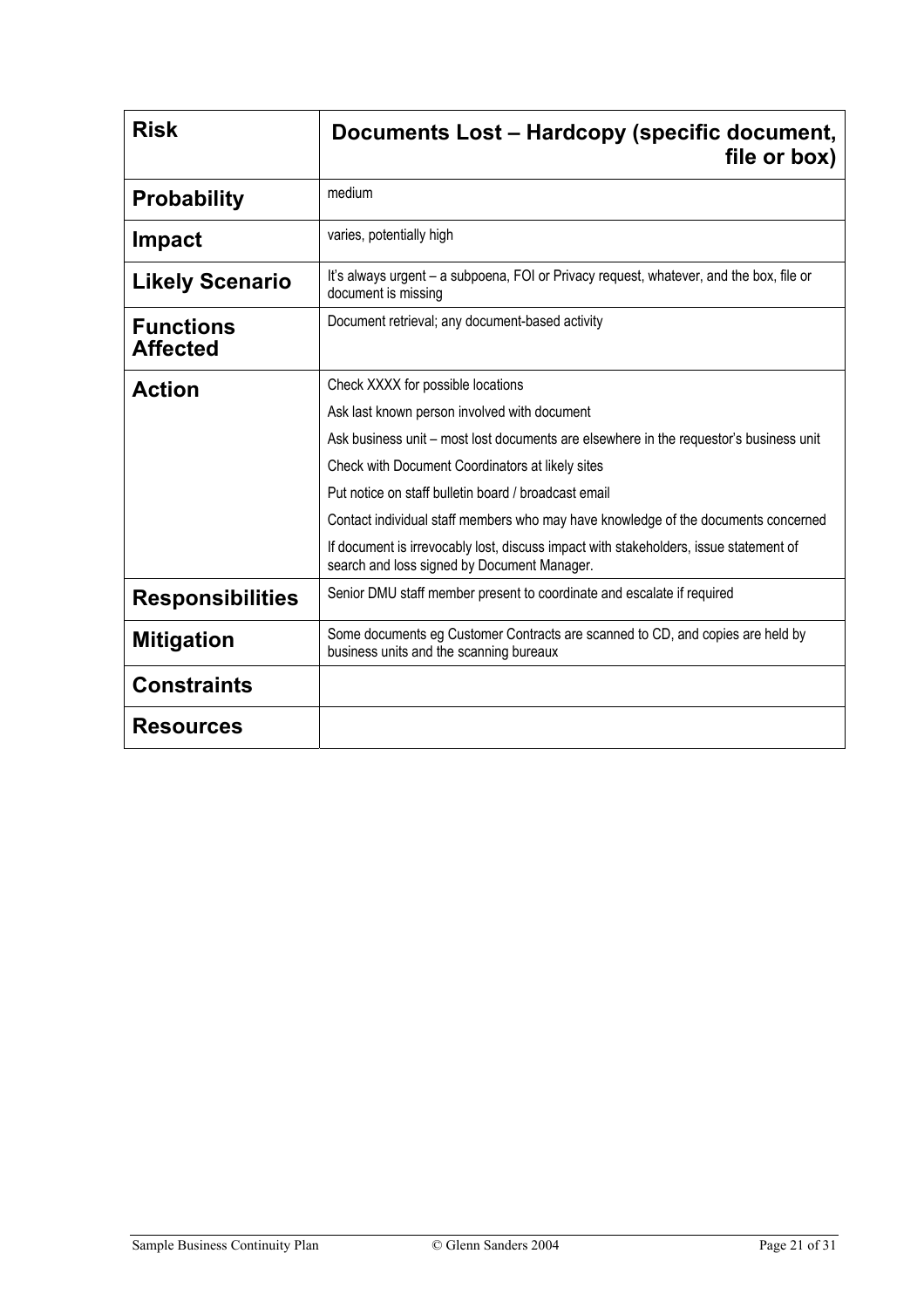<span id="page-21-0"></span>

| <b>Risk</b>                         | <b>Email or Network Down</b>                                                                                                                               |
|-------------------------------------|------------------------------------------------------------------------------------------------------------------------------------------------------------|
| <b>Probability</b>                  | medium                                                                                                                                                     |
| <b>Impact</b>                       | high                                                                                                                                                       |
| <b>Likely Scenario</b>              | A malfunction in the computer system or on the LAN                                                                                                         |
| <b>Functions</b><br><b>Affected</b> | Business units requesting files and boxes (excludes interruptions to the file tracking<br>software and database, for which see Software - XXXX System Down |
| <b>Action</b>                       | Contact Business Units by phone and ask that all communications be by phone, on paper<br>or in person                                                      |
|                                     | DMU to record all file requests on paper                                                                                                                   |
|                                     | When the system is available again, arrange data entry of all movements recorded on<br>paper                                                               |
| <b>Responsibilities</b>             | Senior DMU staff member present to coordinate and escalate if required                                                                                     |
| <b>Mitigation</b>                   |                                                                                                                                                            |
| <b>Constraints</b>                  |                                                                                                                                                            |
| <b>Resources</b>                    | phone; File / Box Request forms                                                                                                                            |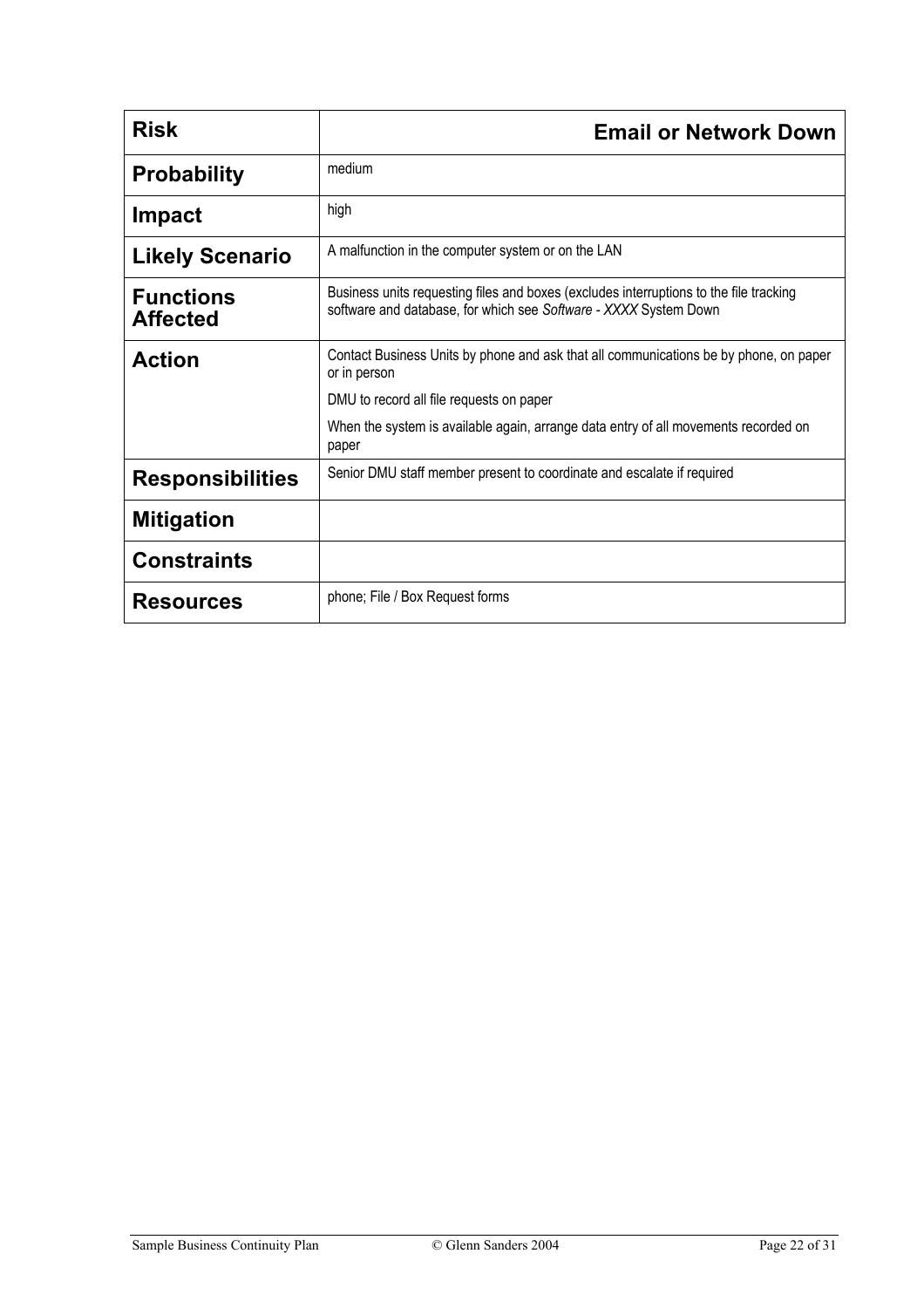<span id="page-22-0"></span>

| <b>Risk</b>                         | <b>Fire or Water Damage to Documents</b>                                                                                                                                                                                                             |
|-------------------------------------|------------------------------------------------------------------------------------------------------------------------------------------------------------------------------------------------------------------------------------------------------|
| <b>Probability</b>                  | Low                                                                                                                                                                                                                                                  |
| <b>Impact</b>                       | Medium                                                                                                                                                                                                                                               |
| <b>Likely Scenario</b>              | False alarm setting off sprinklers; or fire damage plus water damage from sprinklers and<br>hoses; or stormwater damage. Water damage is usually the most serious outcome of a<br>fire.                                                              |
| <b>Functions</b><br><b>Affected</b> | Business Units using files; DMU issuing and returning files                                                                                                                                                                                          |
| <b>Action</b>                       | If water problem occurs when DMU staff are present and is in a DMU controlled area, put<br>polytarps over affected shelves                                                                                                                           |
|                                     | URGENT: Assess damage (may require input from business units) – if more than is<br>manageable in house, contact BMS Catastrophe or Munters to get quotes on removal,<br>drying and cleaning. Drying should begin within 24 hours to minimise damage. |
|                                     | Advise all business units of extent of problem and likely delays                                                                                                                                                                                     |
|                                     | If documents are lost, see Documents Lost - Hardcopy (in large numbers)                                                                                                                                                                              |
| <b>Responsibilities</b>             | Senior DMU staff member present to coordinate and escalate if required                                                                                                                                                                               |
| <b>Mitigation</b>                   |                                                                                                                                                                                                                                                      |
| <b>Constraints</b>                  | Polytarps only useful if water is in limited area under DMU control and problem occurs<br>while DMU staff present.                                                                                                                                   |
|                                     | Cost for use of commercial recovery specialists (eg BMS Catastrophe)                                                                                                                                                                                 |
| <b>Resources</b>                    | Polytarps, email, phones                                                                                                                                                                                                                             |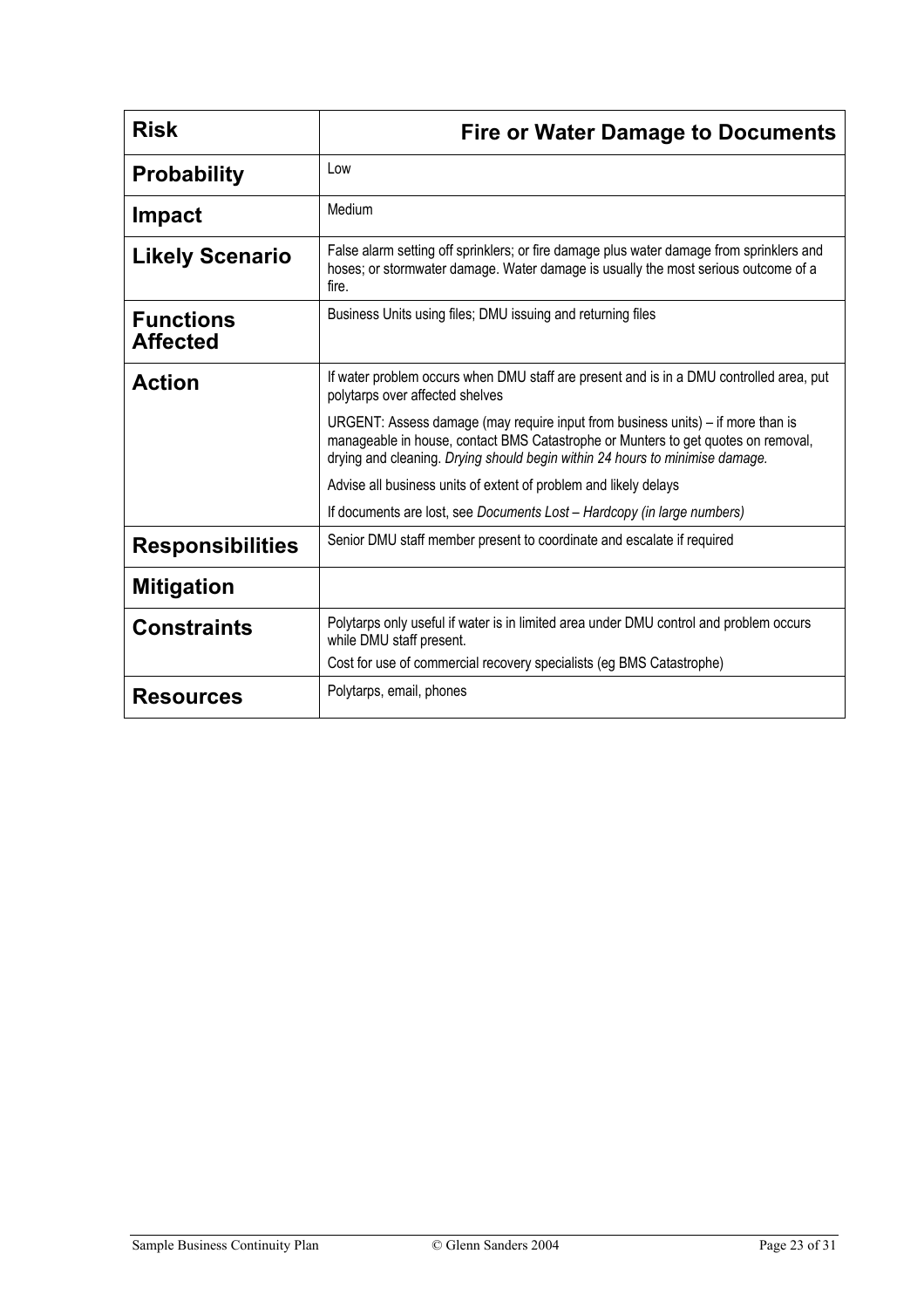<span id="page-23-0"></span>

| <b>Risk</b>                         | <b>Franking Machine Fault</b>                                                                                     |
|-------------------------------------|-------------------------------------------------------------------------------------------------------------------|
| <b>Probability</b>                  | low                                                                                                               |
| <b>Impact</b>                       | high                                                                                                              |
| <b>Likely Scenario</b>              | Franking machine develops a fault and fails to operate                                                            |
| <b>Functions</b><br><b>Affected</b> | Outgoing mail                                                                                                     |
| <b>Action</b>                       | Contact supplier immediately to arrange service / replacement                                                     |
|                                     | Contact AustraliaPost to arrange for them to do the franking                                                      |
|                                     | Contact couriers to arrange earlier GPO pickup if necessary                                                       |
|                                     | Advise all business units if earlier cutoff deadline is needed                                                    |
|                                     | Count and bundle outgoing mail ready to go to Australia Post unfranked                                            |
| <b>Responsibilities</b>             | Senior DMU staff member present to coordinate and escalate if required                                            |
| <b>Mitigation</b>                   | Australia Post account; service arrangement with franking machine supplier                                        |
| <b>Constraints</b>                  | Nature and volume of outgoing mail does not warrant cost of fast response service<br>contract with machine vendor |
| <b>Resources</b>                    | phone; Australia Post account                                                                                     |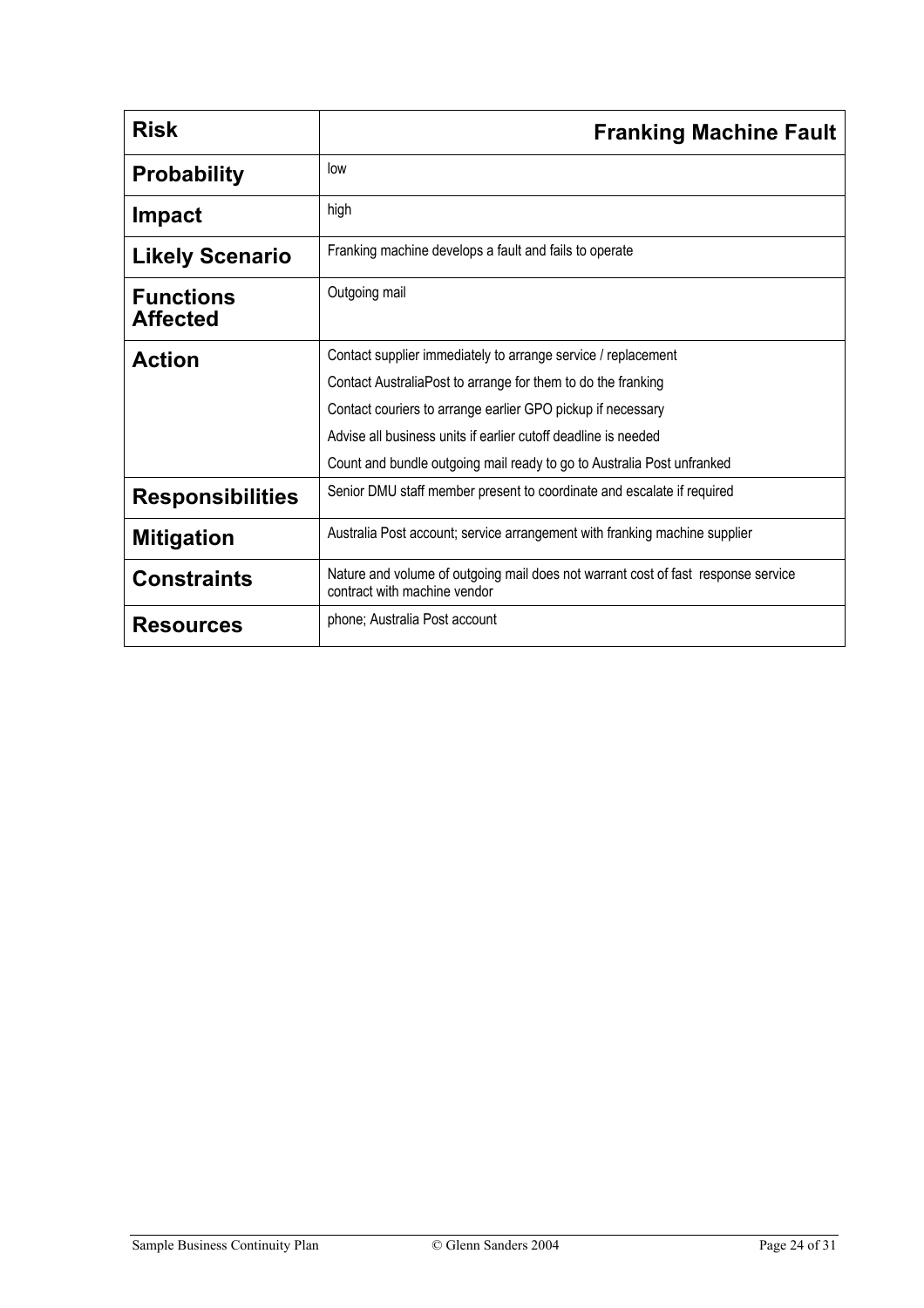<span id="page-24-0"></span>

| <b>Risk</b>                         | <b>Hardware Problems</b>                                                                                                                                                 |
|-------------------------------------|--------------------------------------------------------------------------------------------------------------------------------------------------------------------------|
| <b>Probability</b>                  | low                                                                                                                                                                      |
| <b>Impact</b>                       | low                                                                                                                                                                      |
| <b>Likely Scenario</b>              | Malfunctioning PC, printer, scanner, barcode reader, CD burner, data projector etc                                                                                       |
|                                     | For more widespread hardware or IT problems, see Software - XXXX System Down,<br><b>Email or Network Down</b>                                                            |
| <b>Functions</b><br><b>Affected</b> | any                                                                                                                                                                      |
| <b>Action</b>                       | For PC's and printers, contact the Help Desk; switch to another PC or printer in the<br>meantime.                                                                        |
|                                     | For the CD Burner, contact the Help Desk; arrange use of another CD Burner in the<br>meantime                                                                            |
|                                     | For other DMU equipment (eg scanners, data projector) contact the supplier or<br>manufacturer                                                                            |
| <b>Responsibilities</b>             | senior DMU staff member present to coordinate and escalate if required                                                                                                   |
| <b>Mitigation</b>                   | Windows 2000 global roaming and printer facilities enable switching; other business units<br>have similar peripherals; service agreements for mission-critical equipment |
| <b>Constraints</b>                  |                                                                                                                                                                          |
| <b>Resources</b>                    | phone                                                                                                                                                                    |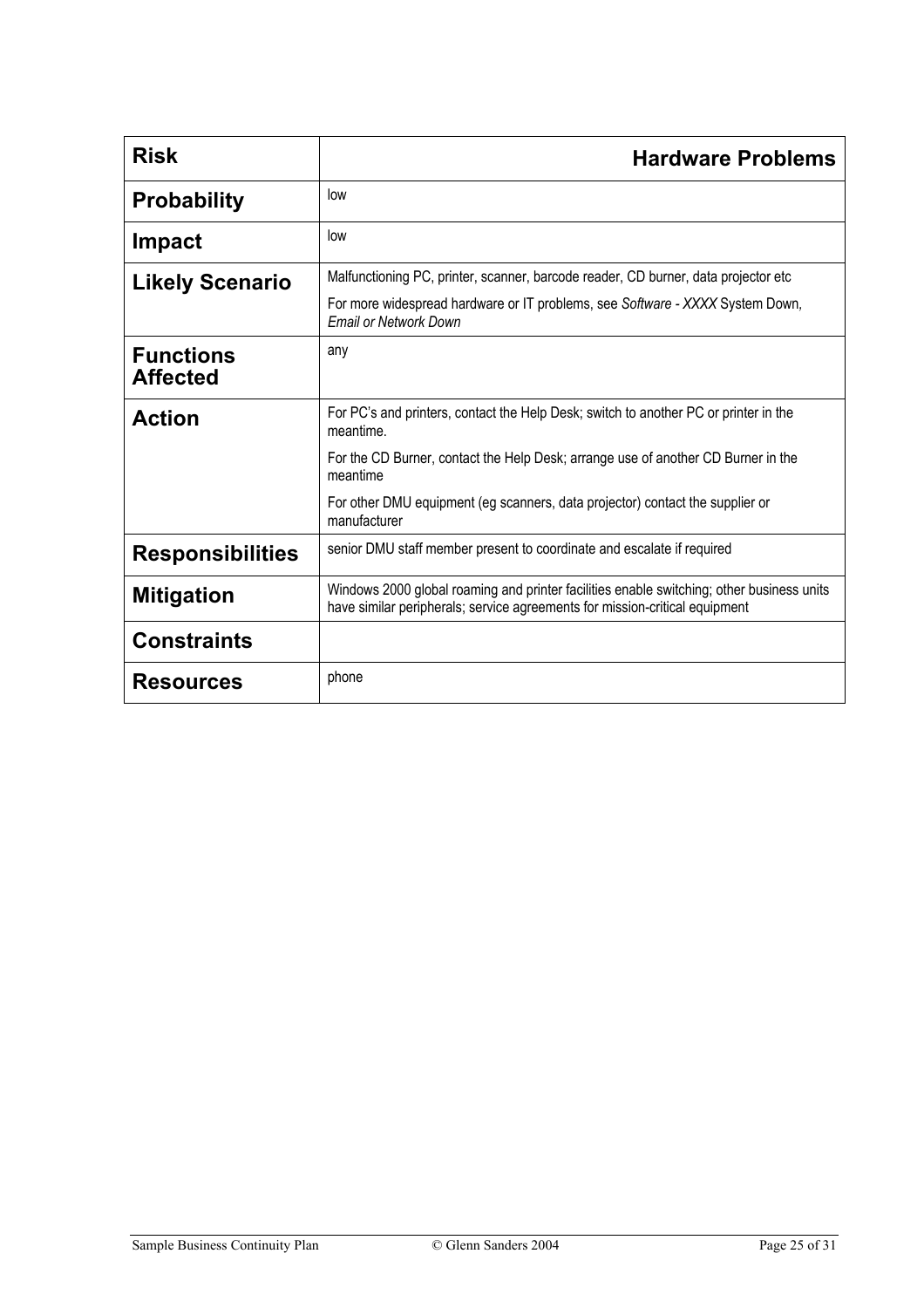<span id="page-25-0"></span>

| <b>Risk</b>                         | Lifts Unavailable                                                                                            |
|-------------------------------------|--------------------------------------------------------------------------------------------------------------|
| <b>Probability</b>                  | low                                                                                                          |
| <b>Impact</b>                       | low for short duration, high for long duration                                                               |
| <b>Likely Scenario</b>              | All lifts out of action; or some lifts out plus overcrowding and queueing at peak hours.                     |
| <b>Functions</b><br><b>Affected</b> | File and box pickups and deliveries, mail handling clearance runs                                            |
| <b>Action</b>                       | DMU contacts affected business units to advise likely delays                                                 |
|                                     | Urgently needed individual documents can be faxed, or scanned and emailed to business<br>units               |
| <b>Responsibilities</b>             | Senior DMU staff member present to coordinate and escalate if required                                       |
| <b>Mitigation</b>                   | Be aware of peak load times for lifts, liaise with Property so we know of any planned<br>significant outages |
|                                     | Fax and email services and scanning equipment available                                                      |
| <b>Constraints</b>                  | The Company's general emergency procedures override these instructions if there are<br>any conflicts         |
| <b>Resources</b>                    | Phone, fax, scanner, email                                                                                   |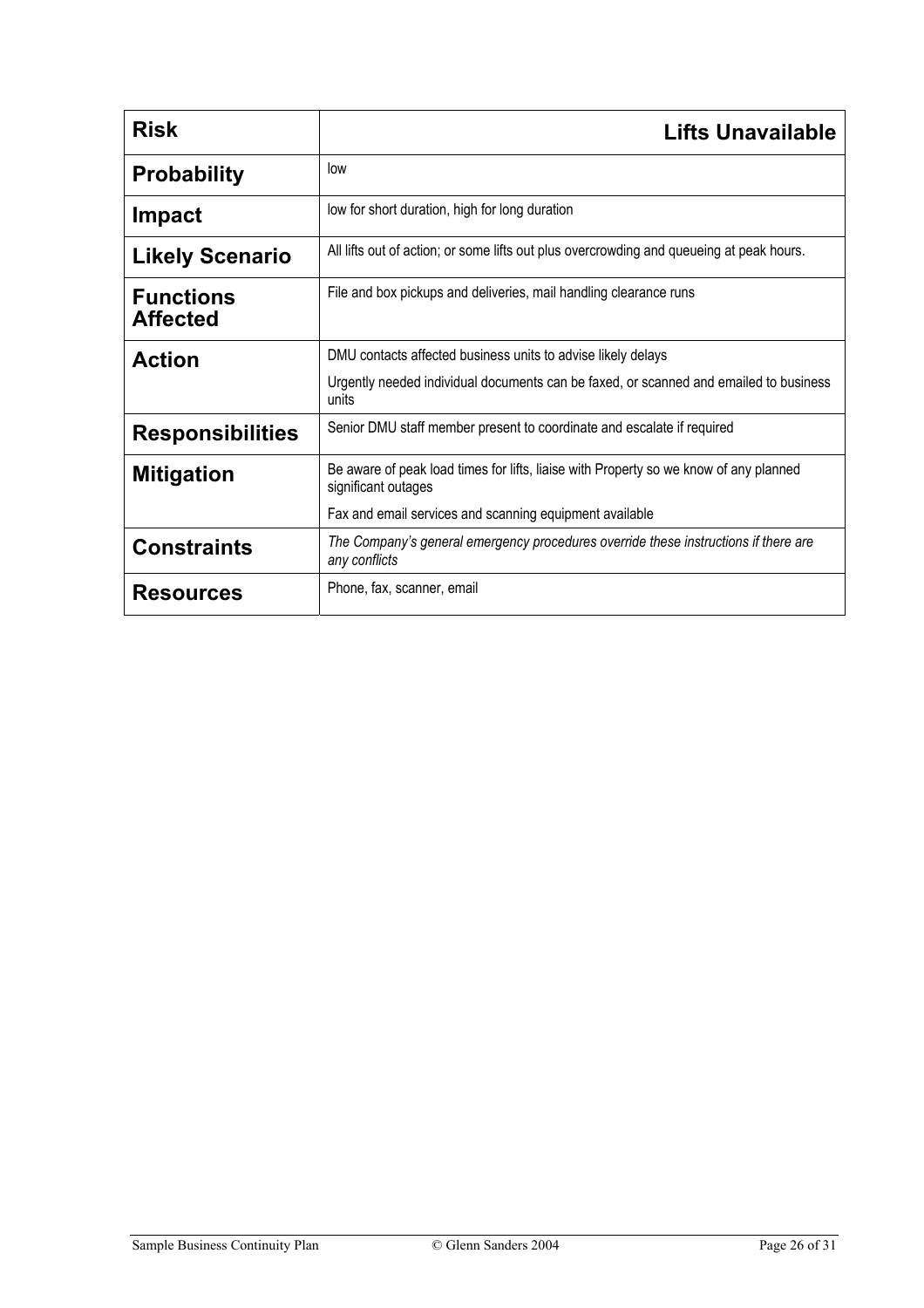<span id="page-26-0"></span>

| <b>Risk</b>                         | <b>Offsite Archive Services Unavailable</b>                                                                                                         |
|-------------------------------------|-----------------------------------------------------------------------------------------------------------------------------------------------------|
| <b>Probability</b>                  | low                                                                                                                                                 |
| Impact                              | medium                                                                                                                                              |
| <b>Likely Scenario</b>              | Industrial dispute or traffic deadlock                                                                                                              |
| <b>Functions</b><br><b>Affected</b> | Archive box pickups and deliveries                                                                                                                  |
| <b>Action</b>                       | Advise all Business Units                                                                                                                           |
|                                     | In some cases identifiable documents can be selected and faxed by the storage<br>company, or The Company's staff can go to the storage company site |
| <b>Responsibilities</b>             | Senior DMU staff member present to coordinate and escalate if required                                                                              |
| <b>Mitigation</b>                   |                                                                                                                                                     |
| <b>Constraints</b>                  | Industrial action may prevent faxing or site access; faxing expensive and only possible for<br>clearly identifiable documents                       |
| <b>Resources</b>                    | email; phone, fax                                                                                                                                   |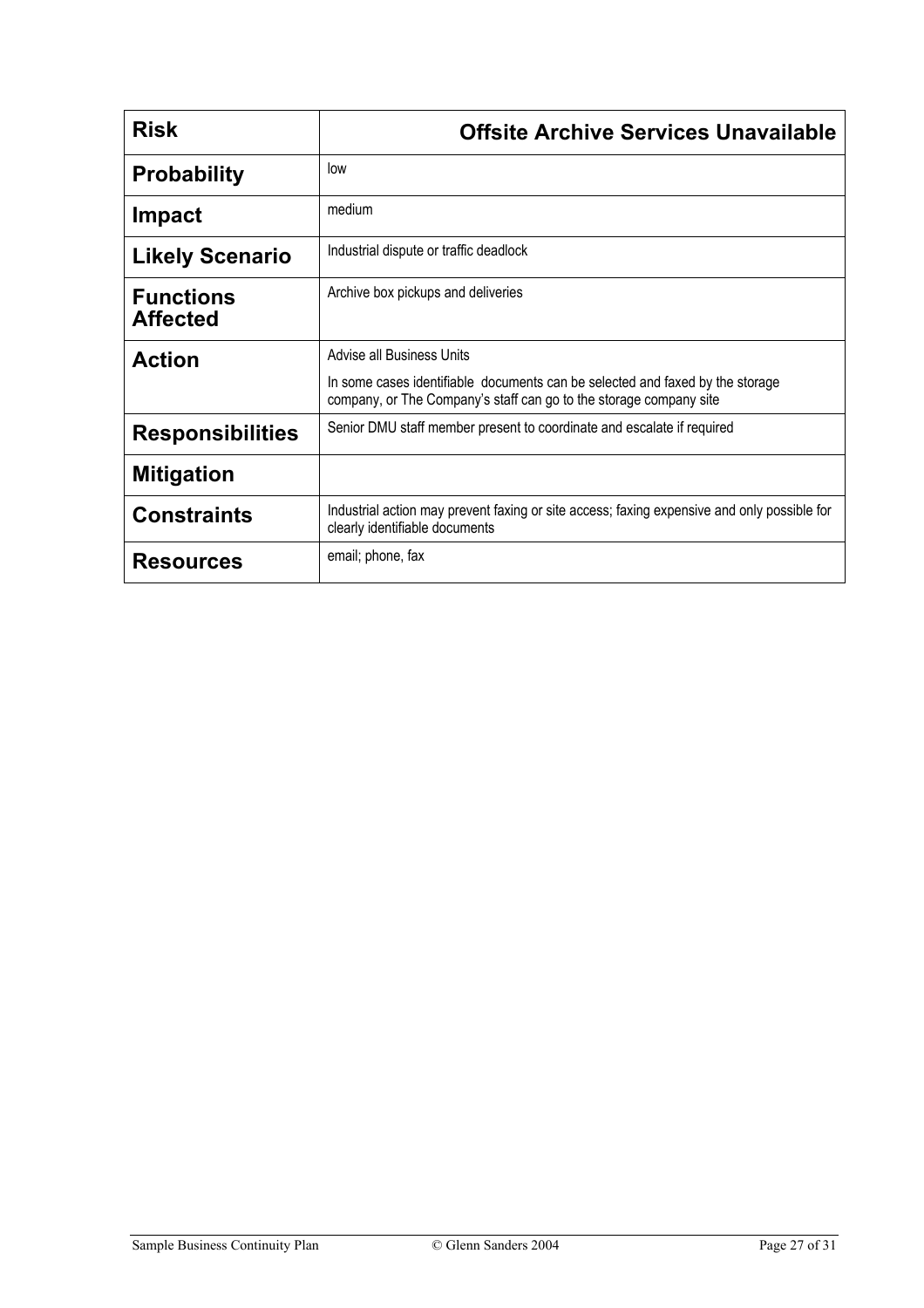<span id="page-27-0"></span>

| <b>Risk</b>                         | <b>Phone System Unavailable</b>                                                                                                  |
|-------------------------------------|----------------------------------------------------------------------------------------------------------------------------------|
| <b>Probability</b>                  | low                                                                                                                              |
| Impact                              | medium                                                                                                                           |
| <b>Likely Scenario</b>              | Phone system or phone line problems                                                                                              |
| <b>Functions</b><br><b>Affected</b> | Business units requesting advice, files and boxes<br>DMU contacting suppliers                                                    |
| <b>Action</b>                       | Contact all Business Units and suppliers by email or mobile phone and ask that all<br>communications be by email or mobile phone |
| <b>Responsibilities</b>             | Senior DMU staff member present to coordinate and escalate if required                                                           |
| <b>Mitigation</b>                   | File / Box request form available in DMU and in routine use; mobile phone                                                        |
| <b>Constraints</b>                  |                                                                                                                                  |
| <b>Resources</b>                    | email; mobile phone; File / Box Request forms                                                                                    |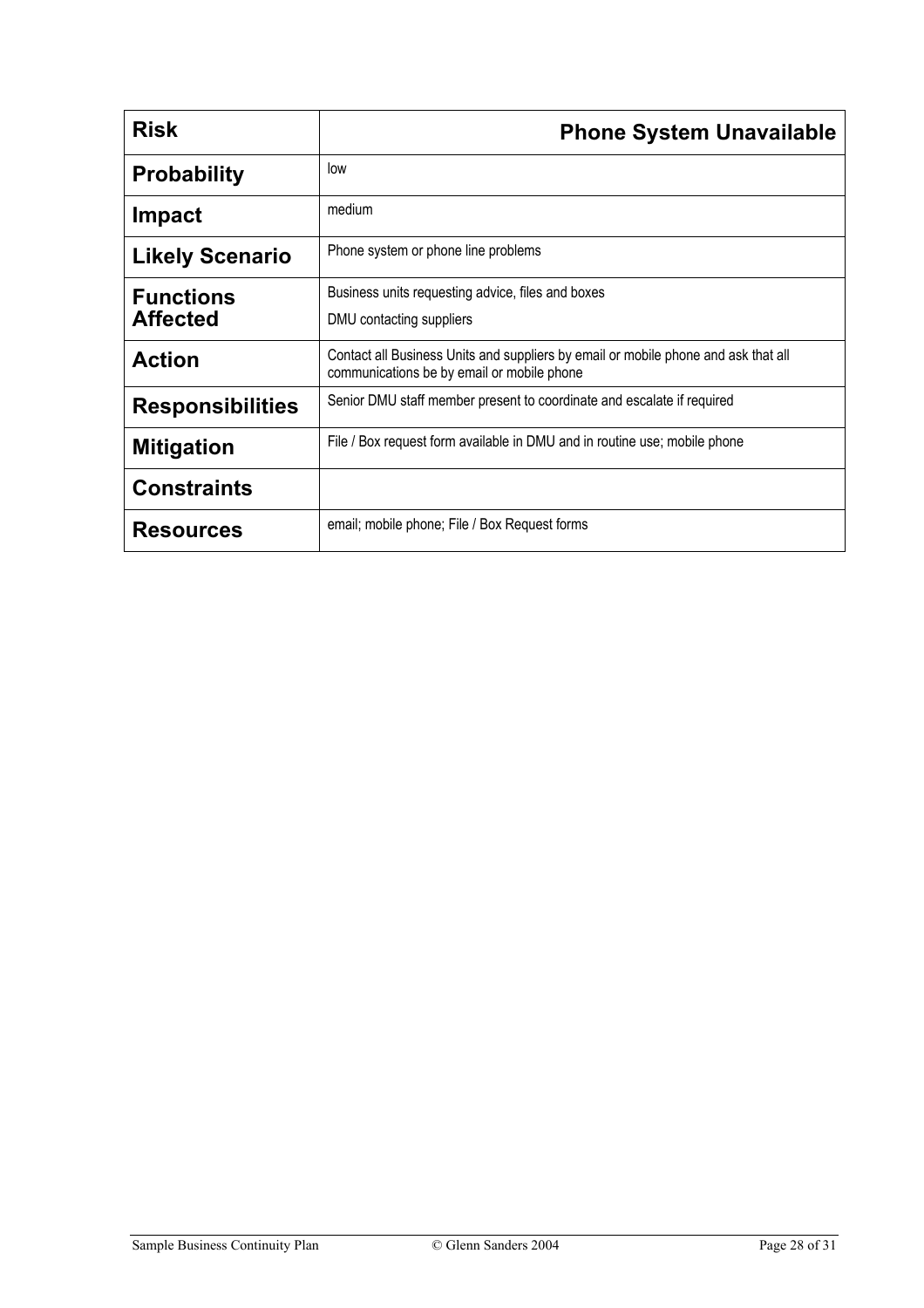<span id="page-28-0"></span>

| <b>Risk</b>                         | <b>Power Unavailable</b>                                                                                                                                                            |
|-------------------------------------|-------------------------------------------------------------------------------------------------------------------------------------------------------------------------------------|
| <b>Probability</b>                  | low                                                                                                                                                                                 |
| <b>Impact</b>                       | high                                                                                                                                                                                |
| <b>Likely Scenario</b>              | lights or power points only or all 240v power failure                                                                                                                               |
| <b>Functions</b><br><b>Affected</b> | all, main impact if outage is long is on people movements in basement and sub basement<br>for mail handling, couriers and file movements                                            |
| <b>Action</b>                       | Total power outage means no lifts, lights, phones or computers. This will be managed by<br>The Company's general procedures.                                                        |
|                                     | Find out extent and likely duration of problem – contact xxxx on x xxxxx if there are no<br>broadcasts.                                                                             |
|                                     | Use the rechargeable flashlights in the DMU area, Basement Holding Room and Sub<br>Basement to move around safely.                                                                  |
|                                     | If the outage is long, contact courier and torage companies if pickups or deliveries are<br>expected: they may prefer to arrange alternative delivery points or to hold deliveries. |
| <b>Responsibilities</b>             | Senior DMU staff member present to coordinate and escalate if required                                                                                                              |
| <b>Mitigation</b>                   | The Company's Property Group planning, standards & general emergency procedures                                                                                                     |
| <b>Constraints</b>                  | The Company's general emergency procedures override these instructions if there are<br>any conflicts                                                                                |
| <b>Resources</b>                    | phone, mobile phone, rechargeable flashlights                                                                                                                                       |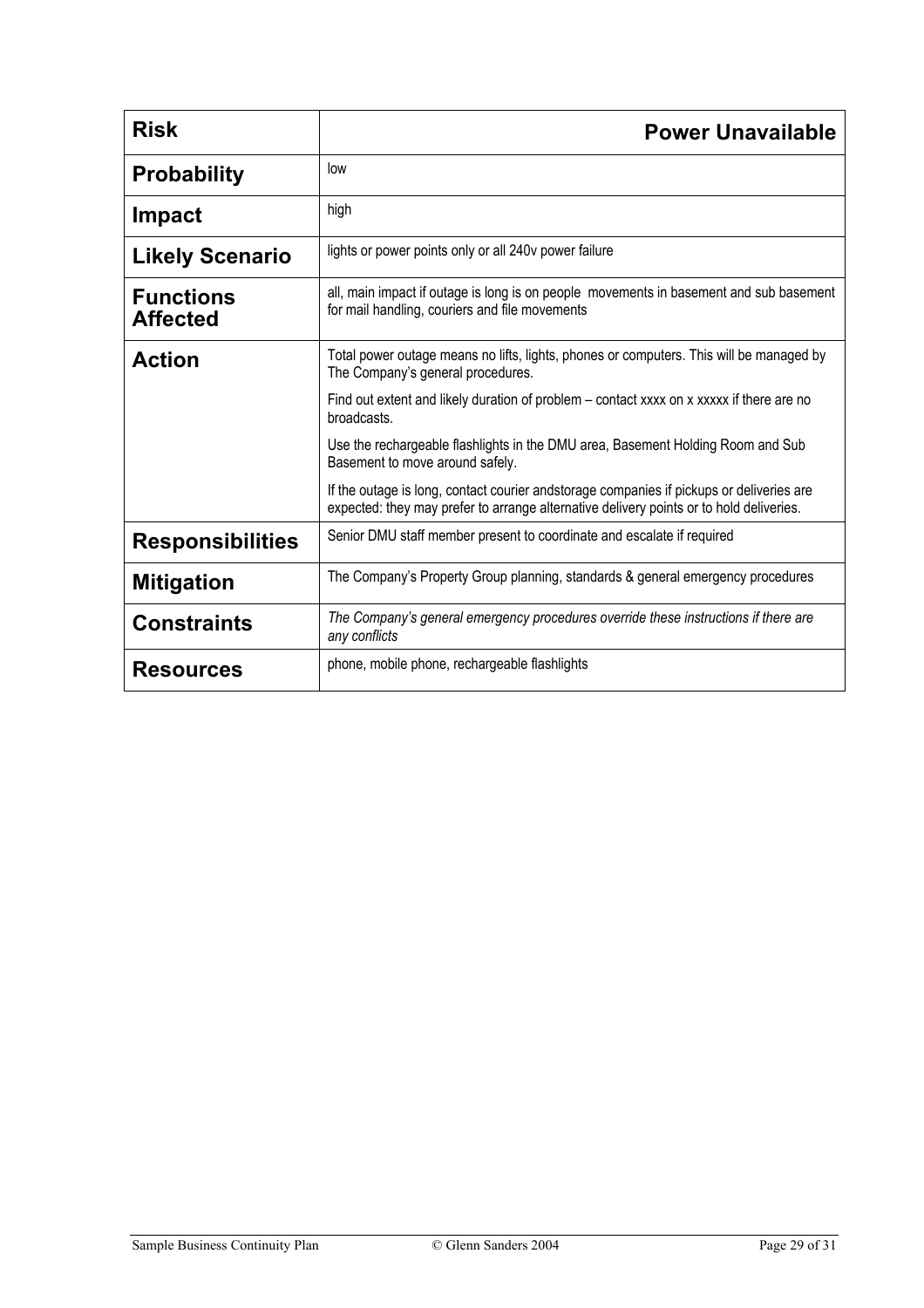<span id="page-29-0"></span>

| <b>Risk</b>                         | <b>Software - XXXX System Down</b>                                                                                                                                                                                                                             |
|-------------------------------------|----------------------------------------------------------------------------------------------------------------------------------------------------------------------------------------------------------------------------------------------------------------|
| <b>Probability</b>                  | low                                                                                                                                                                                                                                                            |
| <b>Impact</b>                       | medium                                                                                                                                                                                                                                                         |
| <b>Likely Scenario</b>              | XXXX itself playing up, the network having problems, or the database corrupted and being<br>restored or rebuilt                                                                                                                                                |
|                                     | This Risk only cover the XXXX system itself: for network and email problems see Email or<br>Network Down; for hardware problems see Hardware Problems                                                                                                          |
| <b>Functions</b><br><b>Affected</b> | Business Units and DMU searching for file and box numbers                                                                                                                                                                                                      |
|                                     | Business Units requesting files from the DMU                                                                                                                                                                                                                   |
|                                     | Issuing and returning files                                                                                                                                                                                                                                    |
| <b>Action</b>                       | On realising system has a problem:                                                                                                                                                                                                                             |
|                                     | Investigate, contacts IT and if required, XXXX Software.                                                                                                                                                                                                       |
|                                     | Advise all Business Units, saying:                                                                                                                                                                                                                             |
|                                     | System is down until xxx, we will advise when it is available again, contact DMU in the<br>meantime by email. phone or in person for urgent file and box requests                                                                                              |
|                                     | Log all file and box movements on paper                                                                                                                                                                                                                        |
|                                     | Once problem is resolved, arrange data entry of all file movements recorded on paper                                                                                                                                                                           |
| <b>Responsibilities</b>             | Any The Company's officers contact DMU if XXXX plays up                                                                                                                                                                                                        |
|                                     | DMU contacts IT, XXXX                                                                                                                                                                                                                                          |
| <b>Mitigation</b>                   | For overall system availability and database integrity we rely on the normal IT backups<br>and offsite storage arrangements                                                                                                                                    |
|                                     | [For consideration] On a weekly basis, DMU prints reports showing file number, barcode,<br>file title, location and if applicable box number. The current version is held in the DMU, the<br>previous version is stored offsite, older versions are discarded. |
| <b>Constraints</b>                  | email, phone                                                                                                                                                                                                                                                   |
|                                     | It can be difficult to decide whether the problem lies with XXXX, the network, or hardware.<br>Discuss this with IT before contacting XXXX.                                                                                                                    |
| <b>Resources</b>                    | broadcast email (preferred); phone system; paper forms                                                                                                                                                                                                         |